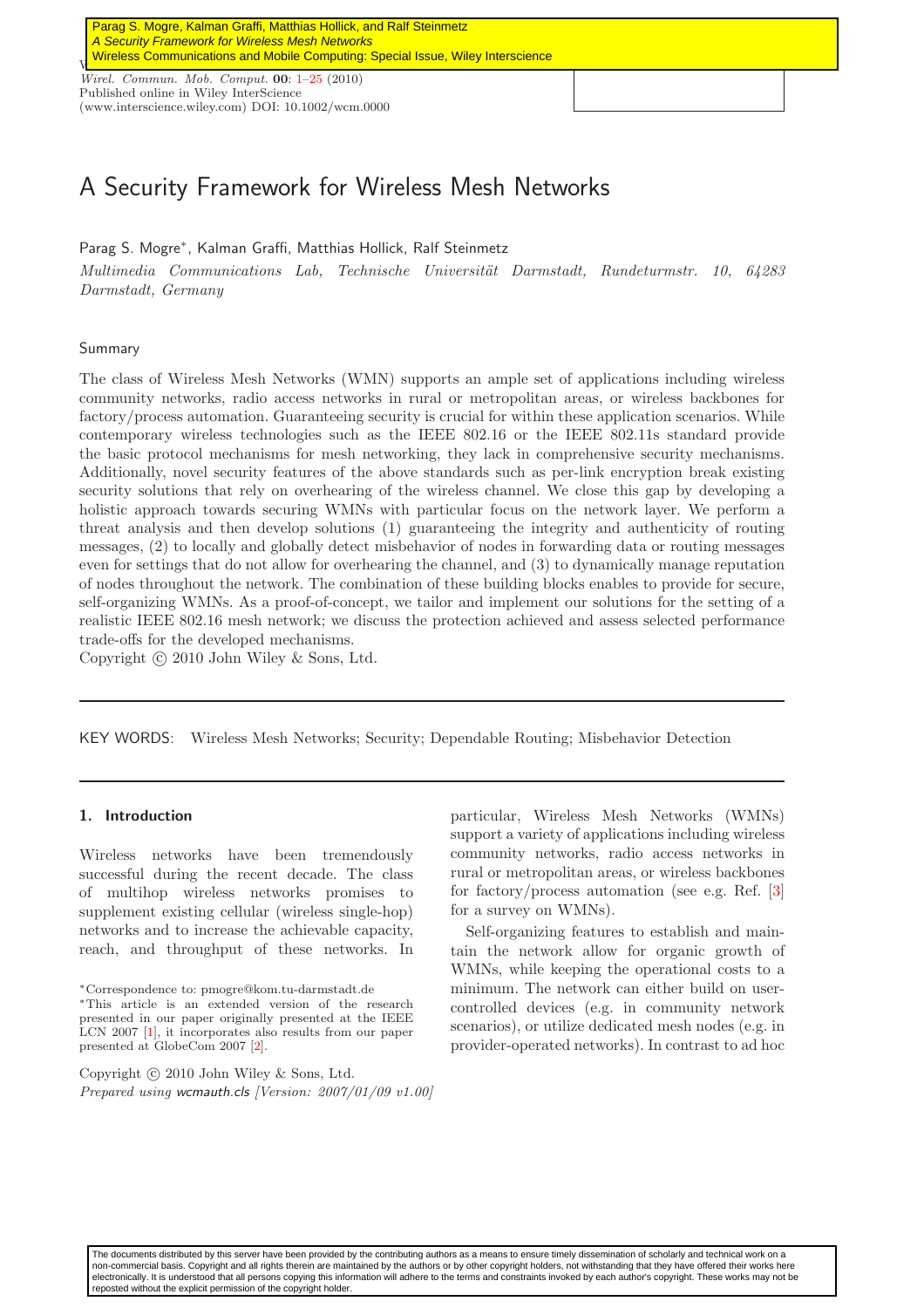networks, we assume the nodes to form a quasistatic topology and not to be resource constrained.

Guaranteeing security is crucial for within the given application scenarios. The multihop nature of WMNs makes provisioning of security mechanisms specially challenging, though. WMNs are based on the collaboration of nodes for routing and forwarding of data; the wireless channel is particularly vulnerable to attacks; malicious or selfish nodes can severely affect the dependability of the network; etc.

Despite the fact that contemporary wireless technologies as specified in the IEEE 802.16 or the IEEE 802.11s standard provide the basic protocol mechanisms for mesh networking, they lack in comprehensive security mechanisms. Additionally, novel security features of the above standards such as per-link encryption break existing security solutions on other layers, e.g. mechanisms to detect routing/forwarding misbehavior by means of overhearing the wireless channel. Hence, several challenges coupled to securing WMNs persist. We argue that a holistic perspective is necessary to secure WMNs. This includes prevention of, detection of, and reaction to attacks or malfunctioning of nodes.

We address WMN security by defining and realizing a comprehensive security framework. Our contribution is as follows:

- 1. We present a secure routing solution for WMNs. It comprises a probabilistic, proactive multipath routing algorithm, which is resilient against forging, modification and dropping attacks. It guarantees the integrity and authenticity of the routing messages.
- 2. We develop a mechanism to locally detect forwarding misbehavior (for both routing as well as data messages). It is able to cope with per-link encryption. Both malicious packet dropping and packet modification at misbehaving nodes are detected, the misbehaving nodes are identified.
- 3. A lightweight global (end-to-end) mechanism for detection of colluding misbehaving nodes is designed. It complements the local mechanism and allows to protect the global integrity of the network's operation.
- 4. A reputation management system glues together the above components of the security framework. It allows nodes to assess the trustworthiness of neighboring nodes

Copyright  $\odot$  2010 John Wiley & Sons, Ltd. *Prepared using* wcmauth.cls

and is used to trigger corrective actions if a misbehaving node is detected.

This article is a revised and extended version of [1, 2]. It adds a security analysis of the proposed framework and gives additional results demonstrating the performance of the schemes. We further extended the discussion of the state-ofthe-art and included details on the authenticated network entry process.

As a proof of concept, we develop and implement a concrete solution for our security framework, which is tailored for the setting of the IEEE 802.16 MeSH mode. We have chosen a probabilistic routing scheme (AntNet) as a suitable instantiation of WMN routing. We design and develop  $(1)$  *AntSec*,  $(2)$  *WatchAnt*,  $(3)$ LeakDetector as well as (4) AntRep to embody our framework. The probabilistic, stigmergy-based solutions presented are able to optimize their performance with increasing time of operation of the WMN if we assume the network topology to be quasi static as, e.g., in community WMNs.

The remainder of this article is structured as follows. In Section 2 we define the scope of our work and outline the security goals for our framework. In Section 3 we investigate related work, classify it and identify the shortcomings of existing solutions w.r.t. their applicability for contemporary WMN technologies. Section 4 describes basic security mechanisms for our solution. In Section 5 and 6 we present the individual building blocks of our security framework. We particularly focus on the description of the four core mechanisms developed. We outline the interaction of the mechanisms and discuss pros and cons. Sections 7 and 8 provides an evaluation of our proposed solutions. This includes the performance evaluation of selected parts of the framework as well as a security analysis of the system. This is followed by a conclusion and pointers for further research in Section 9.

## 2. Scope, Research Problem, and Security Goals

We next illustrate selected open research challenges in the area of WMN security. For within this work, we focus on addressing these challenges comprehensively. Subsequently, we state the security goals for the mechanisms within our security framework.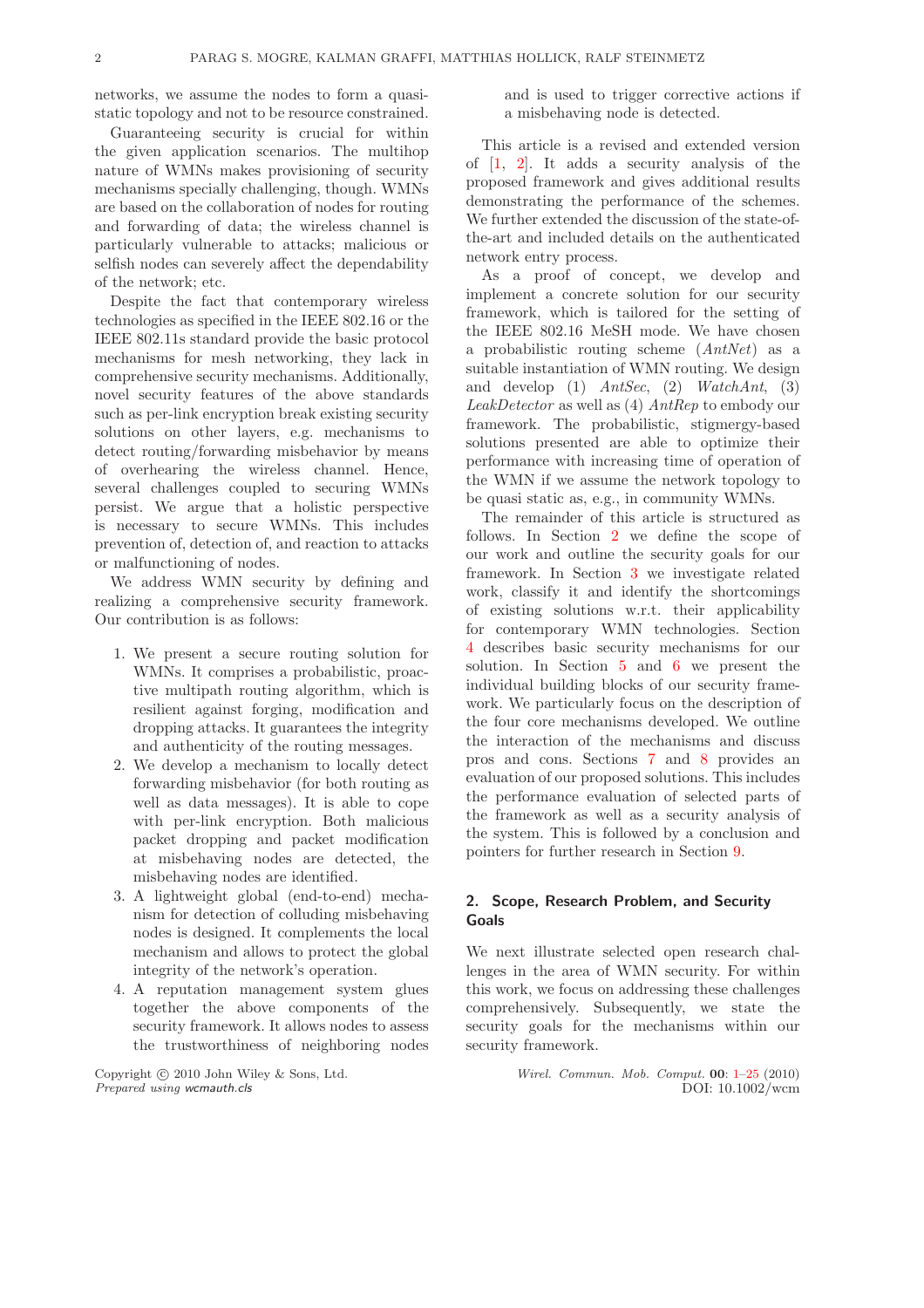## 2.1. Scope and System Overview

WMNs come in different forms such as subscription-based or subscription-less, open or closed networks. The term open network refers to the possibility that new nodes can join the existing WMN in an organic manner. The term subscription-based identifies a WMN which is deployed by a network provider and only nodes which are registered with the network provider are allowed to join the network. In contrast, in a subscription-less network there exists no network provider, but arbitrary nodes are allowed to join. Here, we focus on open, subscription-based mesh networks and assume the existence of a trusted third party (the network provider). Each node that wants to gain access to the network has to be authorized out-of-band to allow us to punish misbehavior. An example for such a WMN could be a mesh network using the IEEE 802.16 standard's MeSH mode (see [4] for an introduction to the MeSH mode of the IEEE 802.16 standard [5]).

We further assume that the communication takes place over a shared wireless medium, where the nodes are able to both send as well as receive data. Links between nodes are assumed to be bidirectional, i.e. given a link  $L(A,B)$  between nodes A and B in the WMN there exists the link  $L(B,A)$ . The WMN may deploy per-link encryption at the Medium Access Control (MAC) layer. Thus, data transmissions on link  $L(A, B)$ can be encrypted by A such that only neighbor B is able to decode the transmitted data. Please note that our solution is applicable to mesh networks with and without per-link encryption, the mechanisms can be extended to operate in subscription-less networks.

We address the security in WMNs from a holistic perspective. To this end, we propose a security framework that consists of four main building blocks. It comprises (1) a secure routing protocol for within WMNs, which is resilient against forging, modification and dropping attacks; (2) a mechanism to locally detect node misbehavior; (3) a global (end-to-end) mechanism for detection of colluding misbehavior of nodes, which cannot be locally detected; (4) a reputation management system that glues the above components together.

Please note that with our work we do aim at addressing as yet unsolved security challenges in WMNs, hence in the following we mainly focus on the unique and novel aspects of our work. The novelty of the solution presented lies in the consideration of (A) probabilistic routing schemes and (B) the ability to operate in WMNs technologies using per-link encryption. As one possible instantiation of our security framework, protocols and system components are designed and prototypically implemented. These are: (1) AntSec; (2) WatchAnt, (3) LeakDetector, and (4) AntRep. Fig. 1 gives an overview of the structure of our framework.



Fig. 1. WMN security framework overview

## 2.2. Secure Routing

Multihop routing forms the basis of WMNs. Messages are transferred between the end systems using hop-by-hop forwarding via intermediate nodes. Various security solutions exist to provide a secure routing functionality (see also Section 3). E.g., several secure routing algorithms have been designed to protect the integrity and authenticity of routing messages, and for preventing these messages to be maliciously dropped. While secure routing has been extensively studied in related work for deterministic routing protocols, the class of probabilistic routing algorithms is not yet covered in greater detail. In our work, we propose solutions for the latter class of routing protocols, since it is well suited for WMNs.

To aid our misbehavior detection mechanisms, we design the routing protocol such that for each packet a node N receives, the node is able to obtain information about the previous two hops along which the packet was forwarded to the node N. For example if the packet travels along a path  $S-N_1-N_2-N_3-N$  then the node N knows that the two previous nodes which forwarded the packet are nodes  $N_2$  and  $N_3$ .

Copyright  $\odot$  2010 John Wiley & Sons, Ltd. *Prepared using* wcmauth.cls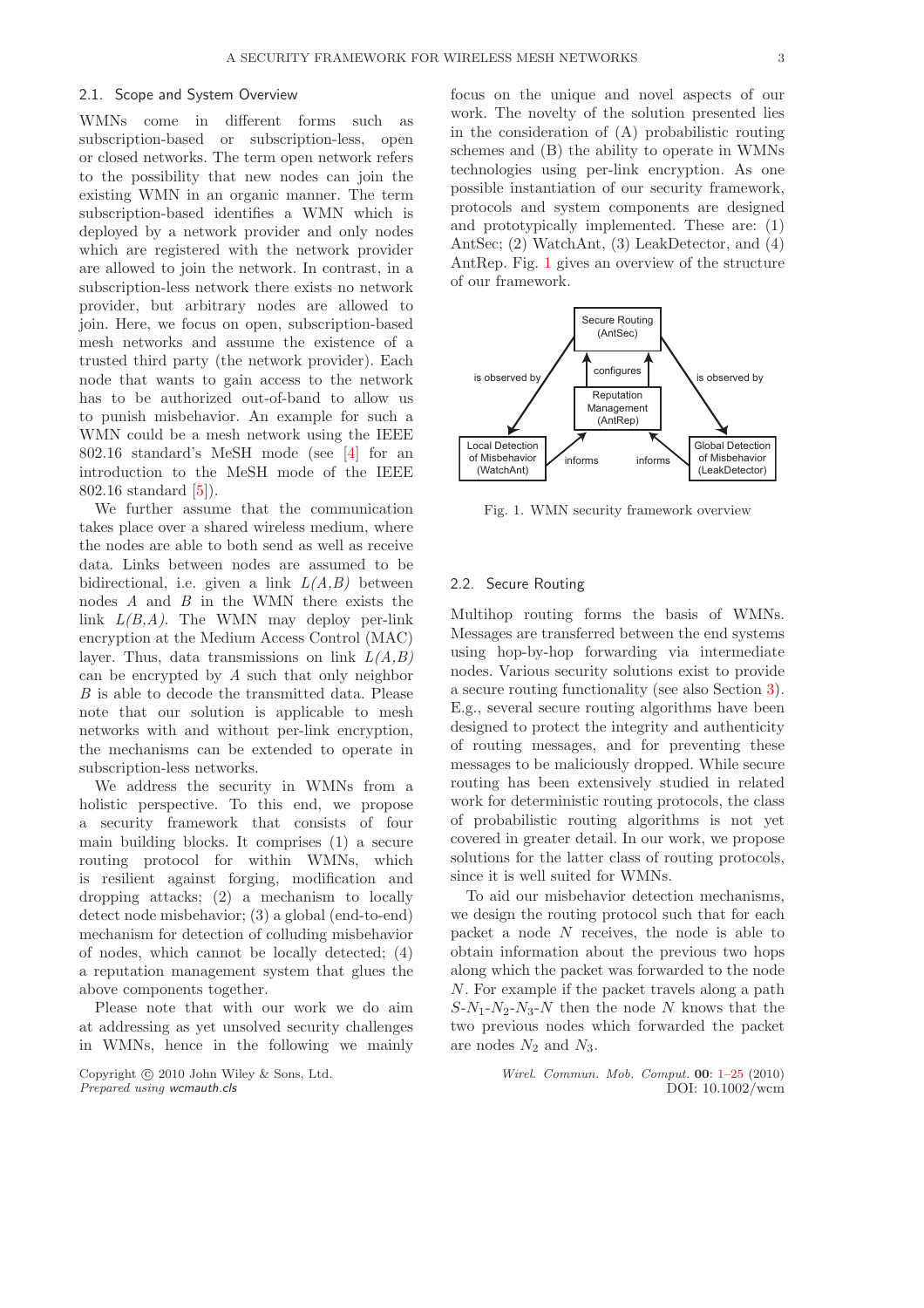## 2.3. Local and Global Misbehavior Detection

To ensure the correct operation of the routing system, the nodes in WMNs need to cooperate and forward messages of other nodes according to the protocol specification. However, for an individual node it might be beneficial not to forward messages of other nodes, as this requires the expense of resources like computational power, energy, and bandwidth. Thus, from an opportunistic node's perspective it can be more valuable to silently drop messages of other nodes or to avoid being part of routes between two other end systems. The prevention of or reaction to node misbehavior is important to ensure the dependable, i.e. well performing and uninterrupted operation of the WMN. In addition to secure routing, for detecting forwarding misbehavior, additional mechanisms are needed to monitor the forwarding of data messages. We distinguish these into local and global mechanisms.

In [6], Marti et al. propose a mechanism called watchdog to detect node misbehavior. The watchdog mechanism is employed by each node individually to observe the messages sent by neighboring nodes. Comparing the overheard messages with a list of messages that have to be forwarded reveals, whether the observed node is forwarding messages appropriately or not. However, the reach of solutions incorporating the watchdog principle is limited to the one-hop neighborhood only. They fail to detect forwarding misbehavior if malicious nodes collude (or form a malicious subnet). Messages are accepted from the malicious node/subnet, but dropped as soon as no benign<sup>†</sup> node is able to observe the routing behavior.

We define the following behavior of a node  $X_2$  as maliciously colluding: "A node  $X_2$  acts maliciously colluding, if it (selectively) drops messages received from a neighboring malicious colluding node  $X_1$  and the messages have not been originated by colluding malicious nodes." Messages originated by benign nodes and received by malicious colluding nodes are forwarded in the first instances to another malicious colluding node which then drops the messages.

Let us consider the scenario presented in Fig. 2. Here, a mechanism to detect one-hop forwarding misbehavior fails.

- Source S is sending packets via  $X_1$  to destination D. S recognizes that  $X_1$  is forwarding all packets to  $X_2$ .
- $X_1$  forwards all packets received from benign nodes (in this case to  $X_2$ ).
- $X_2$  drops packets which were not generated by malicious nodes, but received from a colluding malicious node.
- $X_1$  is able to detect the misbehavior of  $X_2$ . Since  $X_1$  and  $X_2$  collude,  $X_1$  silently accepts the misbehavior, which goes unnoticed for the benign nodes S and D.

$$
\bigodot \underset{\text{watchdog range}}{\underbrace{\text{forward}}} \bigodot \underset{\text{random large}}{\overset{\text{forward}}} \bigodot \underset{\text{magnge}}{\overset{\text{forward}}} \bigodot \bigodot
$$

Fig. 2. Example of colluding misbehavior:  $X_1$ forwards messages to  $X_2$ , which drops these messages. S observes "correct" behavior of  $X_1$ .  $X_1$  ignores  $X_2$ 's misbehavior.

One-hop mechanisms that detect forwarding misbehavior of neighboring nodes are functional in this scenario as well; however, in this scenario, the detecting node is colluding with the dropping node. Thus, the misbehavior is not punished. We see that two colluding nodes can conceal their forwarding misbehavior from other nodes, which has to be considered a severe attack on the functionality of WMNs. Depending on the deployed routing algorithm, malicious collusion might prohibit regular communication over multihop routes.

#### 2.4. Reputation Management

A central management instance is necessary to put together the information from the misbehavior detection schemes and to react to node misbehavior by appropriately configuring the secure routing scheme. In related work a number of reputation management approaches both centralized as well as decentralized have been explored (see also Section 5). For within our work, a reputation management system has to honor the probabilistic nature of the routing protocol. Also, since WMNs build on potentially unreliable wireless communication links, we

<sup>†</sup>"Benign" or "well-behaved" nodes operate as specified by the respective routing protocol, thus supporting the routing process.

Copyright  $\odot$  2010 John Wiley & Sons, Ltd. *Prepared using* wcmauth.cls

*Wirel. Commun. Mob. Comput.* 00: 1–25 (2010) DOI: 10.1002/wcm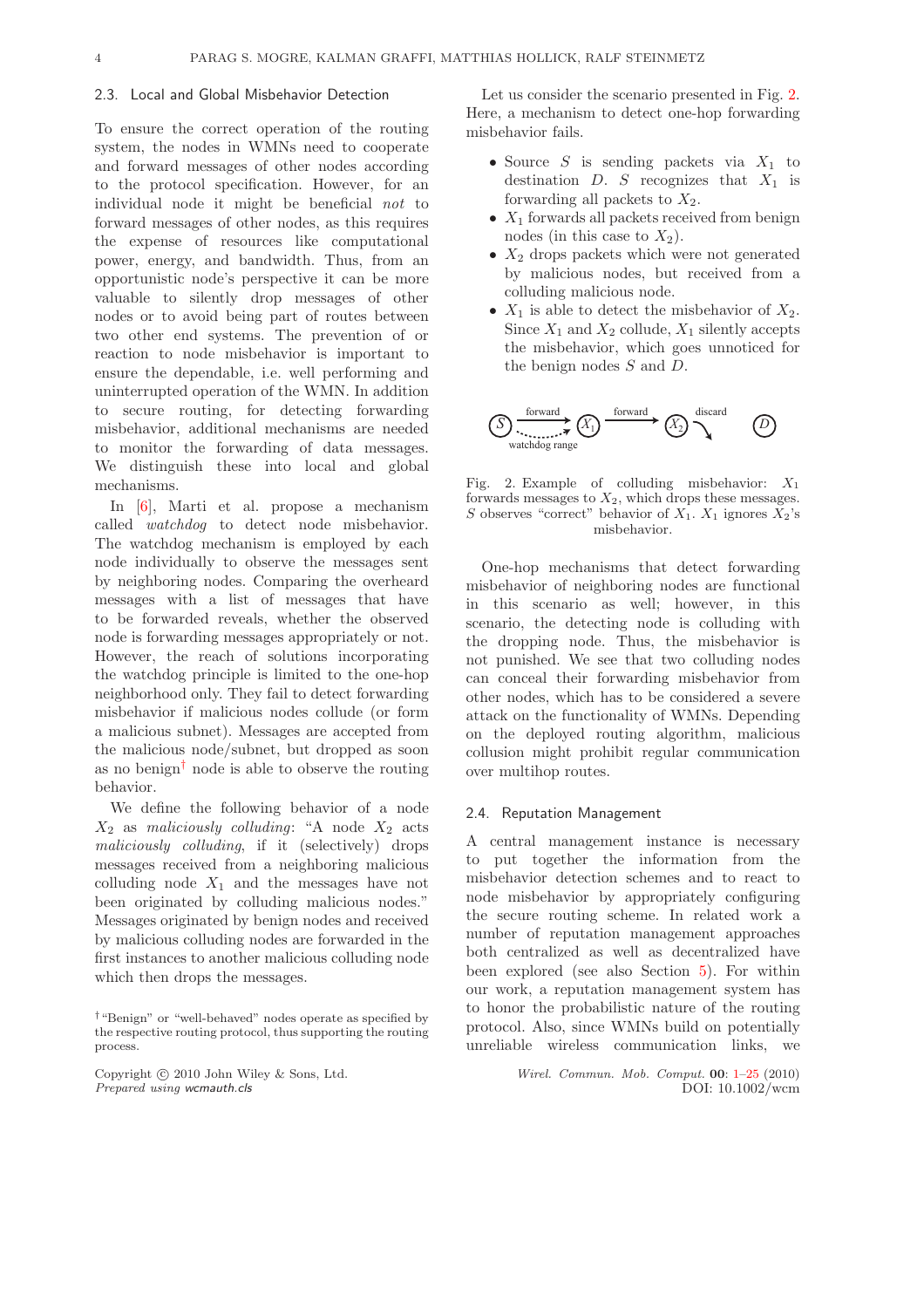have to assume imprecision of the misbehavior detection component. Thus, we aim to provide a reputation management solution that is adaptable and self-stabilizing, i.e., a solution that is able to deal with the probabilistic nature of the routing scheme that is robust to misclassifications. For the case of open networks, the integration of new nodes and the re-integration of formerly malicious nodes into the network is a desired feature as well—if these start collaborating again to contribute to the welfare of the network.

#### 2.5. Security Goals

The security goals we consider when designing our solution encompass goals for nodes individually as well as goals for the entire routing system/network (i.e., control-plane and data-plane). They are as follows.

- Authenticity and authorization of the source and destination node can be verified by all nodes on the route.
- Authenticity and authorization of neighbors can be verified by nodes en-route.
- Correct routing functionality shall be maintained (e.g. loop free routing, up-todate routes, etc.).
- Forging of routing messages in the name of other nodes shall have no effect on routing.
- Manipulation or dropping of routing messages shall be detected.
- Manipulation or dropping of data packets shall be detected.
- Misbehaving nodes shall be detected and identified, so that various punishment methods can be applied. This includes also collusion of nodes.

In addition to meeting these security goals, a solution should be as efficient in terms of computational complexity as possible: i.e. the usage of asymmetric cryptography should be avoided for frequent operations such as packet forwarding. Routing overhead should be kept as low as possible, unnecessary transmissions should be avoided, etc. To harness the power of decentralized operation of the network, the developed solutions should base routing and security decisions on local information, wherever this is possible.

# 3. Related Work

The detection of malicious nodes that refuse to forward messages is a challenging task in decentralized, open networks. This is particular true for wireless multihop networks such as WMNs. In the area of mobile ad hoc networks, recently a number of security solutions have been discussed. Various approaches build on reactive routing protocols for wireless multihop networks: Dynamic Source Routing (DSR) [7] and Ad Hoc On-demand Distance Vector (AODV) [8] and reach a variety of specialized security goals, typically by utilizing asymmetric and/or symmetric cryptography in combination with protocol mechanisms. See [9] and [10] for an upto-date survey on security issues and solutions in such networks.

Secure routing algorithms typically protect the route setup and maintenance phase. They counter various attacks such as forging, modifying, or dropping of routing messages. E.g., Secure DSR [11], Ariadne [12], ARAN [13], and Secure AODV [14] provide mechanisms to enable route establishment such that malicious nodes cannot cause inappropriate routes. However, these routing schemes only protect the control plane, i.e, the routing control messages, but do not secure the forwarding of data messages.

Some approaches exist, that secure both the routing and casual data traffic. TESLA [15] provides a mechanism of self authenticating packets. The authenticity of packets is revealed only after a defined period of time which is unacceptable for instantaneous processing of received data. Ariadne [12] is a routing protocol based on DSR, which can use digital signatures, HMACs and TESLA for authenticating routing packets. Using TESLA results in a source routing algorithm with delayed authentication of the packets used in the route discovery phase. TIK [16] is a mechanism to detect wormhole attacks by verifying that the distance a packet has covered is tolerable. To measure the distance a packet has traveled geographical leashes or temporal leashes are applied. Both concepts have limitations, which results in very strict constraints on route discovery, end-to-end delay and clock synchronization.  $SRP$  [17] is a routing protocol based on DSR, with minimalistic security features. SRP assumes pre-established secret keys between every pair of nodes in the network.

Copyright  $\odot$  2010 John Wiley & Sons, Ltd. *Prepared using* wcmauth.cls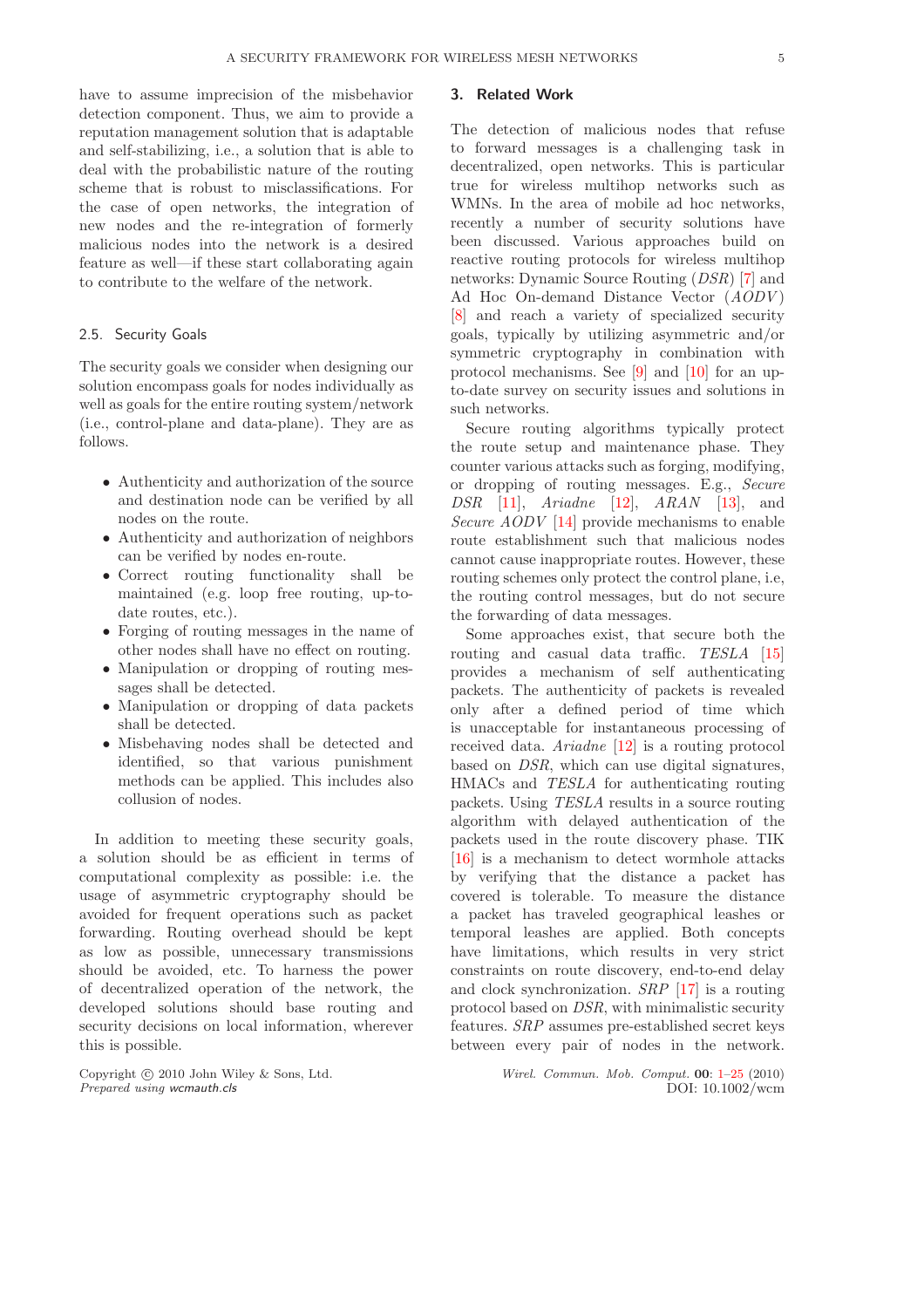With these keys, HMACs to the routing messages are computed. SEAD [18] uses hash chains to guarantee that the distance values broadcasted in route update messages are not decreased invalidly.

To detect misbehavior a number of approaches exist. Marti et al. introduced in 2000 the idea of Watchdog and Pathrater [6] in order to solve the problem of malicious nodes. The main idea of the mechanism is to store an identifier for every packet forwarded to a neighbor and, by overhearing, validate whether the neighbor forwards this packet or not. Promiscuous listening on the wireless channel comes with several limitations. Scenarios exist, where collisions occur on the physical layer and the behavior of neighboring nodes cannot be verified. Also, efficient bandwidth utilization might rely on planning of simultaneous transmissions within a two-hop neighborhood, which also prohibits reliable promiscuous listening. Despite these limitations, Watchdog is still one of the most common building blocks in various proposed security frameworks.

Alternatives to Watchdog are limited. Nuglets [19] and Sprite [20] are both incentive-based solutions that are based on accounting of the forwarding service. In Nuglets, accounting is done locally, but requires tamper-proof hardware, while in Sprite receipts for delivered packets are saved and a trusted server is used for accounting these receipts. This results in high computational and storage requirements. Kargl presents in [21] Iterative Probing, a mechanism to detect blackholes on routes. Kargl assumes a field in each packet that contains encrypted information only decipherable by a single node on the route. This node has to acknowledge the receipt of the packet. Starting from the destination node, the source node iteratively addresses every single node on the route. Malicious nodes that drop messages can, thus, be identified by means of the probing mechanism: the last acknowledgment is either from the malicious node in the route or from its precursor. However, Kargl's approach is limited to source routing and necessitates changes on the network layer. In [22] Djenouri et al. propose the usage of signed two-hop acknowledgments. This results in high traffic overhead even after optimization.

In [23] and [24] Buchegger et al. analyze the effects of selfish behavior in MANETs. They conclude that selfish behavior will spread and dominate in a system without punishing mechanisms, this endangers the operability of the network. Therefore they propose the CONFIDANT system [25], which extends the Watchdog and Pathrater concept by distributing and using second hand reputation as well. Using false second hand reputations as an attack is not discussed. OCEAN [26] follows the idea of Watchdog and Pathrater and defines an extension on how malicious nodes can be punished. However, OCEAN cannot differentiate between malicious behavior and punishment for that. Thus two neighboring nodes may get into a deadlock by mutually punishing each other for being punished. Michiardi et al. propose in [27] a observation and reputation system called collaborative reputation mechanism (CORE). CORE has two basic components, a watchdog mechanisms to detect misbehavior and a reputation table maintaining the various types of reputation of all known nodes. However, CORE assumes global reputation values for the nodes, which is not realistic with varying malicious behavior towards different neighbors. Zhang et al. propose in [28] an intrusion detection system that detects anomalies or violations of rules in networks. The components of the mobile intrusion system can be divided in local observation, evaluation and reaction and so called global counterparts, which take evaluation results of neighboring nodes into account. The detection criteria given by the authors in [29] are very complex and need training data for the intrusion detection system in order to learn valid behavior.

Current state-of-the-art wireless technology poses strong constraints that have not sufficiently been considered in related work. In particular, hop-by-hop encryption on link layer prohibits overhearing of forwarded messages. Moreover, there exist reservation-based MAC layers, which might only possess limited broadcast-capabilities, thus, making the use of flooding-based reactive routing protocols prohibitively expensive. We identified that stigmergy-based routing algorithms fulfill most of the requirements of current and upcoming WMNs. Stigmergy-based routing protocols imitate the routing behavior of insects such as ants, which randomly explore the landscape until they discover food resources. To inform their colony, they return on the path traveled towards the food and lay a pheromone trail that attracts further ants to use this

Copyright  $\odot$  2010 John Wiley & Sons, Ltd. *Prepared using* wcmauth.cls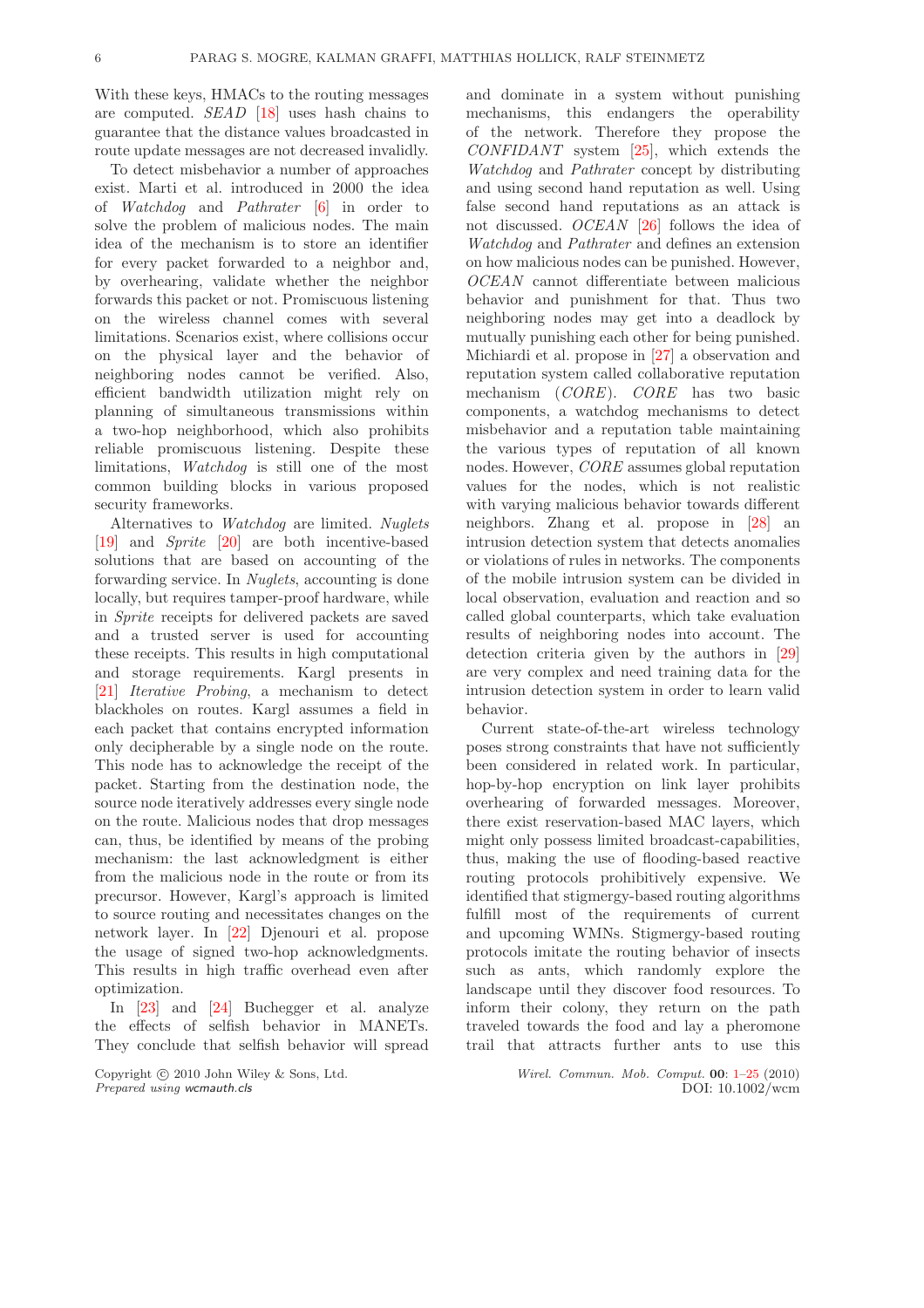route. Routing algorithms based on this principle were introduced in [30] by Di Caro et al. The advantage of this class of routing algorithms is that they do not demand broadcasting capabilities from the underlying MAC layer and routing decisions are made entirely localized, only based on probabilistic ratings of individual links.

Reviewing stigmergy based routing algorithms we can identify the advantages of probabilistic routing algorithms based on local decisions. In contrast to centralized or source routing algorithms, route errors can be bypassed through the usage of alternative routes or by locally launching route discovery mechanisms. Probabilistic routing adapts the routes to changes in network topology and speeds up the integration of new nodes. Also, local observation of e.g. misbehavior can be taken instantly into account.

Ant Based Control [31] is a routing protocol which was designed for stigmergy-based routing in telephone networks. Thus, it is optimized for static networks in which congestion may appear but the set of participating nodes is fixed.  $ARA$  [32] is a reactive routing algorithm for mobile, multi-hop ad-hoc networks. Its main design goal is to reduce the overhead for routing. We follow a proactive approach, thus routes can be instantly used. PERA [33] is a proactive routing algorithm designed for mobile ad-hoc networks with broadcasting capabilities. We follow a proactive approach, thus routes can be instantly used. Termite [34] is a more recent approach, which uses regular data packets for route maintenance. Each data packet leaves pheromones for its source node while being routed to the destination node, using the pheromone based routing tables in each node. For security reasons it is more complex to counteract the misuse of all data packets than the misuse of special routing messages. We follow a proactive approach, thus routes can be instantly used. AntHocNet [35] and HOPNET [36] are hybrid routing algorithms combining reactive route setup with proactive route probing and exploration. This hybrid approach is taken to combine the best of both worlds. This idea inspired us to introduce two types of Forward Ants: Discovery FANTs and Maintenance FANTs. With this approach link quality aspects and security considerations can be considered in parallel. For further details on benefits of stigmergy based routing protocols, see [32] and [31]. Security aspects for this class of algorithms are not discussed in sufficient detail, yet. In [37] Hung and Evans have explored some of the security issues for stigmergic systems in general. In AntTrust [38] a secured ant routing protocol is presented which assumes broadcast functionality in the network, however.

In summary, we witness a lack of feasible security solutions to detect node misbehavior within WMNs. This is especially true, if we consider state-of-the-art wireless technology. We propose a security framework to deal with the aforementioned challenges. In particular, we propose AntSec, a secure stigmergy-based routing protocol. AntSec works in close collaboration with WatchAnt, which provides a mechanism similar to Watchdog. However, it can also cope with encrypted links on the MAC layer. Moreover, it is designed to synergistically exploit the characteristics of the underlying stigmergybased routing protocol. For detection of colluding malicious nodes, we propose LeakDetector and as a connector between the three schemes we further introduce a reputation management system, AntRep.

#### 4. Authenticated Network Entry

In the following sections we present our security framework for wireless mesh networks. We first introduce necessary steps for secure network entry and for establishing a cryptographic key infrastructure. The security mechanism presented in the following sections operate on this key infrastructure.

As stated in the introduction, we have identified open subscription-based and open subscription-less based network. We focus on open subscription-based mesh networks, assuming the existence of a trusted third party (the network provider). Each node which wants to gain access to the network has to be authorized out-of-band, so that each user is identified and misbehaving can result in consequences for the user. We assume that devices are equipped with a certificate (IdentCert) issued by their manufacturer containing their Public Key and MAC address. Devices are registered at the network provider, which thus knows all valid device certificates. The credentials of the network provider are also stored on the device, e.g. by means of a SIM card. Besides the device certificates, we also use (daily) authorization

Copyright  $\odot$  2010 John Wiley & Sons, Ltd. *Prepared using* wcmauth.cls

*Wirel. Commun. Mob. Comput.* 00: 1–25 (2010) DOI: 10.1002/wcm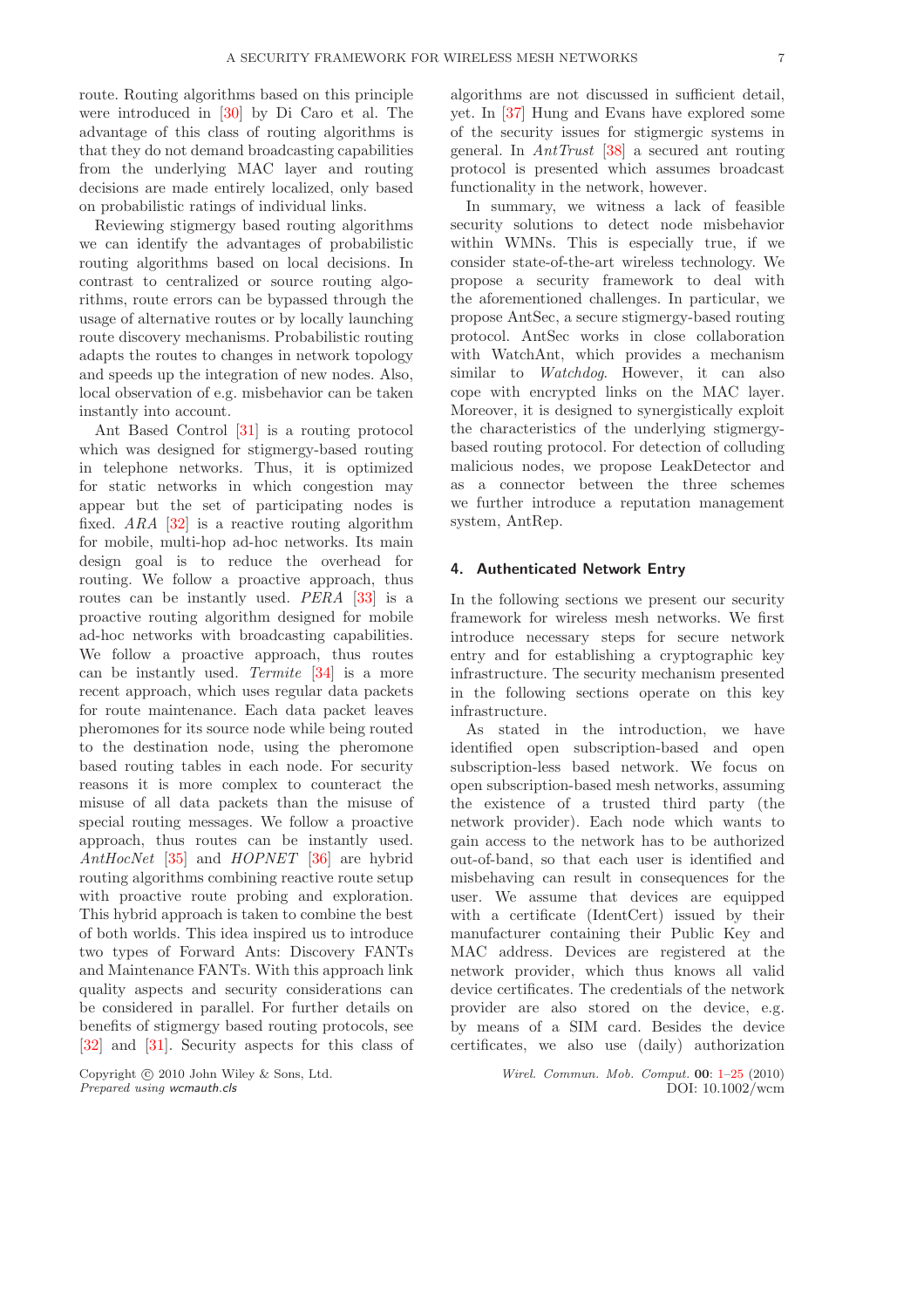certificates which are handed out during network entry to valid users.

During the network entry phase a new node has both to join and also to authenticate itself, the network and its new neighboring nodes. In order to join the WMN a new node attaches to nodes which are already part of the network. A new node we call Candidate Node (CN), the particular contact node we call Sponsor Node (SN). The SN acts as intermediary between the CN and the Authorization Node (AN) of the network provider. At the end of the joining phase, all nodes included in the procedure are authenticated and the CN becomes a full member, receiving a certificate of registration (RegCert). The RegCert contains the network Node-ID, an IP address, the MAC address of the node, and a hash of the node's Public Key, it is issued by the Authorization Node.

#### 4.1. Process of Network Entry

In the first step, both nodes need to mutually authenticate themselves. In a second step, the new node establishes contact to its neighboring nodes and they authenticate themselves.

The SN sends its RegCert, proving the authorization to participate in the network and the validity of the authorization in this current time period. All communication during the network phase is timestamped and signed, in order to provide integrity and authentication and to block man-in-the-middle attacks. The CN sends its IdentCert and a signed timestamp to prove its identity. In the case that the SN cannot validate the IdentCert of the CN directly it can download the manufacturer's Public Key of CN from AN via the network and validate the IdentCert of the CN subsequently. After this the SN and the CN are mutually authenticated.

In the next steps, the CN performs its authentication. It requests and receives its RegCert of authorization, which indicates that it is authorized to participate in the network for a limited time period (e.g. 1 day). The Registration Certificate (RegCert) contains the CN's MAC, its newly assigned IP, Node ID, (Hash of PubKey) and a validity period. This certificate is small and can be used by the CN to prove its authorization to other nodes in the network.

In summary the network entry phase is secured using digital signatures against man-in-the-middle attacks. Timestamps are used to prevent replay

attacks. Each participating node is authenticated. Based on this, the subsequent protocol steps can rely on these properties.

#### 4.2. Neighborhood Establishment

In the last section the Candidate Node has been authorized to join the network, using mutual authentication with the Sponsor Node and the Authentication Node. At this point of the protocol, only these three nodes know whether CN is authorized or not. In the next step, we propose mutual authentication for the direct neighbors of the node.

To implement a mutual authentication mechanism, we have to accomplish two different requirements: First, mutual authentication of the adjacent nodes. Second, proving the neighbor relation to authenticated nodes. This second step allows us to check whether the given node is in proximity to the checking node and the messages are not tunneled by a malicious node.

Without addressing the second point the following attack would be feasible:

 $Nbr(A) \leftrightarrow A \leftrightarrow bC \iff Ca \leftrightarrow B \leftrightarrow Nbr(B)$ 

The nodes bC and Ca are both belonging to an attacker C, bC echoes each packet B transmits and Ca echoes every packet A transmits. The tunnel is only opened for communication between A and B, bC and Ca refuse communication to other nodes pretending disinterest. Thus a man-in-themiddle attack involving A and B can be carried out by node C. Relying on our first requirement only, the mutual authentication of the adjacent nodes would not detect the given case. We suggest as solution to prove the neighbor relation to a common neighbor by signing a list of Node IDs of adjacent nodes.

We present a 4-way handshake for our mutual authentication protocol between neighbors. The protocol considers the neighborhood of the nodes and allows the verification of the neighborhoods. Additionally a a symmetric key is exchanged using Diffie-Hellman [39] for further usage.

- 1.  $A \rightarrow B : RegCert_A, IdentCert_A)$
- 2.  $B \leftarrow A : RegCert_B, IdentCert_B,$
- $((DH_B, NoneB, ListOfNbrs)SigB) encPub<sub>A</sub>$ 3.  $A \rightarrow B$ : ((NonceB + 1, (NonceA)encDH<sub>Key</sub>,  $DH_A$ ,  $ListOfNbrs)SigA$  )enc $Pub_B$
- 4.  $B \leftarrow A : (NonceA + 1) encDH_{Key}$

We next discuss the 4-way handshake.

Copyright  $\odot$  2010 John Wiley & Sons, Ltd. *Prepared using* wcmauth.cls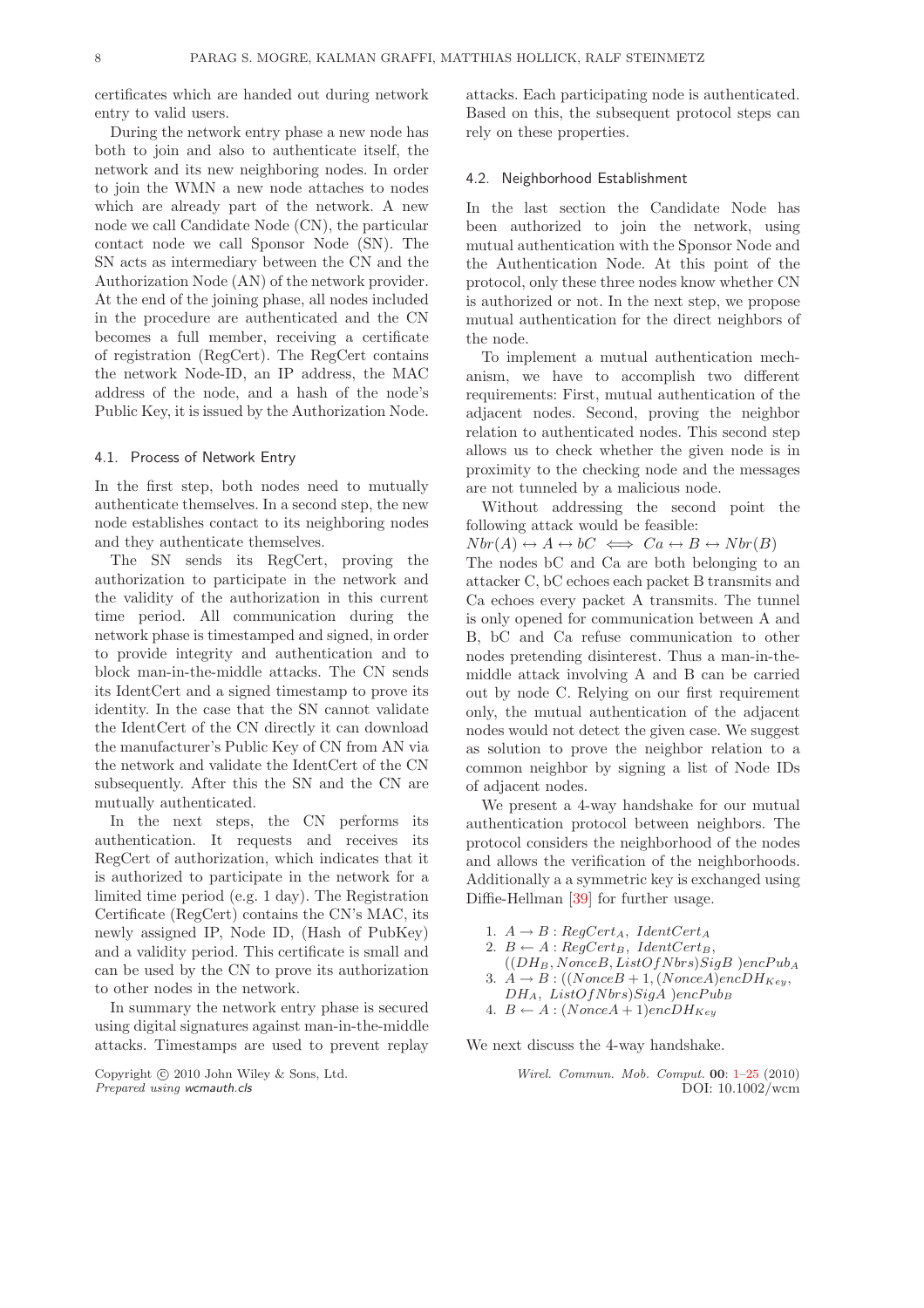1. The first message is informative, it shows

which identity (node A) shall be authenticated (by node B). The receiving node B verifies the validity of the information in the Registration Certificate and Identity Certificate of node A.

2. B sends its certificates in return and additionally a message encrypted with A's Public Key containing B's part of a new Diffie-Hellman Key, a number-used-once (Nonce) and a signed list of the Node IDs of B's neighbors. Sending a list of the neighbors prevents attackers spoofing B in another location. The signature proves B to be the creator of this message.

3. A's identity is characterized by the possession of the Private Key belonging to the Public Key identified in the certificates of A. A proves its identity by decrypting NonceB and sending it back. Now, A affirms its neighbor relations by sending a signed list of the Node IDs of its neighbors. A sends also its part of the Diffie-Hellman Key which allows to calculates the complete Diffie-Hellman Key of A and B. NonceA is encrypted using the new Diffie-Hellman Key and the whole message is encrypted using the Public Key of B.

4. The last message in the 4-way handshake proves B's possession of the Private Key corresponding to the Public Key in B's certificates, thus the identity of B. NonceA+1 can only be calculated if B decrypted NonceA using the shared Diffie-Hellman Key of A and B.

Therefore, after performing this 4-wayhandshake both nodes are mutually authenticated and a symmetric key is exchanged for further usage. This mutual authentication is done during link establishment with a selection of nodes from the direct neighborhood, so our new node is now fully integrated into the network and ready to participate in routing.

## 5. AntSec, WatchAnt and AntRep

In this section we first outline the components of our security framework and give an overview of the interactions among the different components. This is followed by a detailed description of the working of the individual components.

Fig. 1 shows the components of our security framework and the interaction among the different components. AntSec is a stigmergy-based routing algorithm which builds up on AntNet 1.1 [40] and provides several security extensions. WatchAnt is

a challenge-response based misbehavior detection mechanism, which is inspired by the work of Marti et al. [6]. Unlike contemporary watchdog mechanisms found in literature, WatchAnt is able to detect misbehavior of neighboring nodes even in the presence of encrypted wireless links. AntRep, the reputation management system that complements AntSec and WatchAnt, uses a multiple-threshold based system to classify neighboring nodes into different categories based on their (mis)behavior observed by WatchAnt. Fig. 1 shows the interaction among the above components. AntSec is responsible for updating the routing tables at the node and for acquisition and maintenance of the routes. The routing table contains entries per-destination and neighbor; these values denote the probability that the respective neighbor is selected as next hop for the particular destination. AntSec additionally uses information from AntRep to adapt these probabilities. WatchAnt observes the routing (control) packets sent by AntSec as well as data transmissions sent to neighboring nodes and uses the routing information to perform checks to detect misbehaving neighbors. The misbehavior information is then fed to AntRep, the reputation management system as shown in Fig. 1. We will next discuss the functioning of the individual components.

## 5.1. AntSec: Securing Ant Routing

AntSec is a proactive, probabilistic, multipath, stigmergy-based, distributed, non-broadcast based, secure routing algorithm. AntSec is one of the first contributions for securing stigmergybased routing algorithms (see the work of Zhong and Evans [37] for earlier work to study security vulnerabilities of stigmergic systems). Our work has to be seen in this context. Here, we present the vital components of the routing algorithm.

Using AntSec each node maintains a routing table where for all tuples (Destination Node, Neighboring Node) a routing probability is maintained denoting the probability of choosing the Neighboring Node as the next hop for a packet destined to the Destination Node.

AntSec uses the following routing messages: Discovery Forward Ant (DFANT): DFANTs are periodically sent to random destinations to find and establish new routes. DFANTs contain a registration certificate, and a public key hash

Copyright  $\odot$  2010 John Wiley & Sons, Ltd. *Prepared using* wcmauth.cls

*Wirel. Commun. Mob. Comput.* 00: 1–25 (2010) DOI: 10.1002/wcm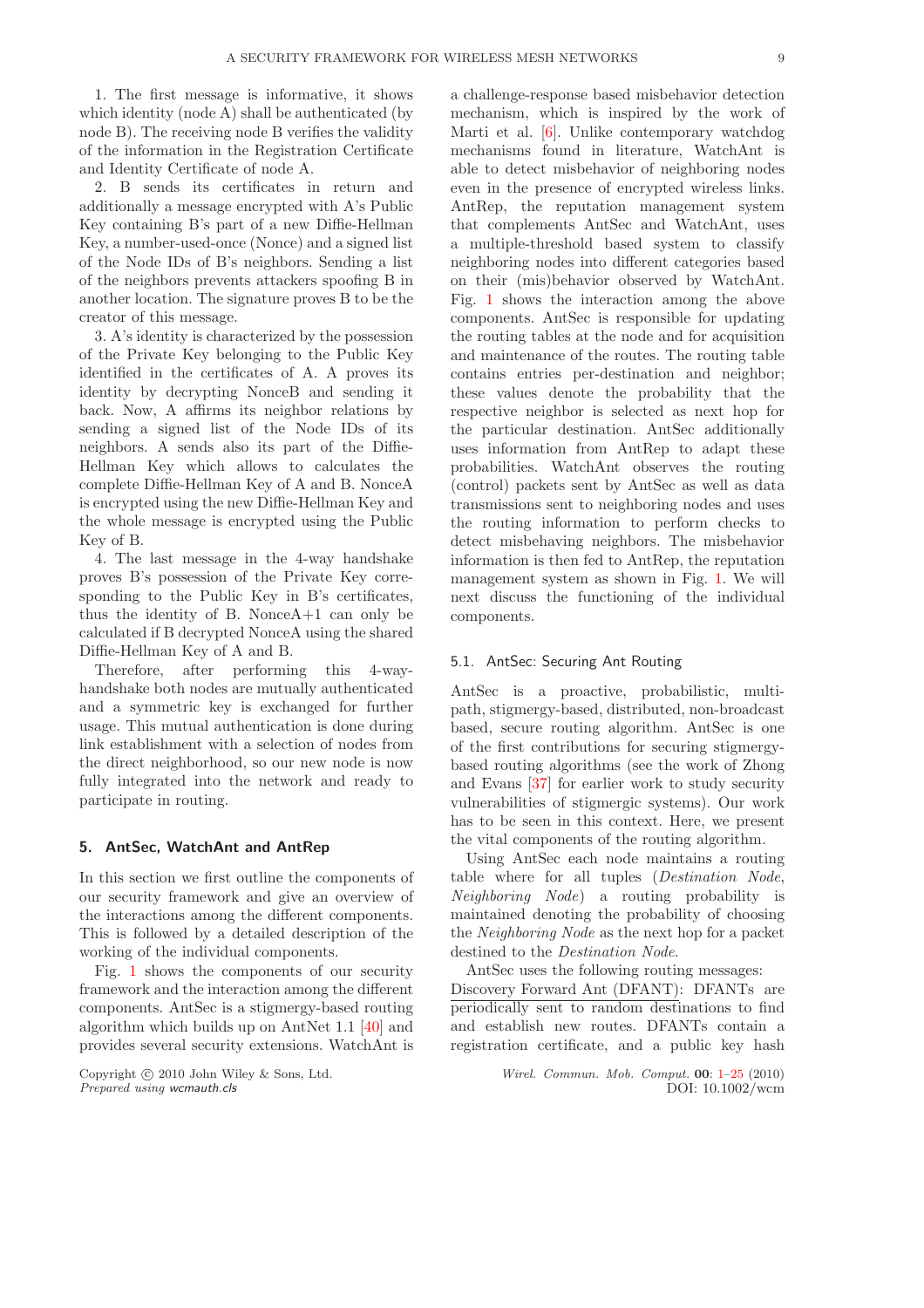authenticating the source node. The registration certificate and keys are obtained by nodes from a trusted third-party (network provider) as stated in our assumptions. In addition DFANTs have a path list containing all visited nodes. Flags in the DFANT allow the nodes on the route to request the registration certificate and public key of the destination node.

Maintenance Forward Ant (MFANT): MFANTs are sent periodically to keep the current routes active, reinforce active routes, and adapt the routing probabilities to the current state of the network. Similar to DFANTs, MFANTs contain a list of visited nodes. However, as all the nodes on the route have received the registration certificate of the source and the destination during route setup from the DFANTs, MFANTs contain only a unique hash of the source registration certificate. Backward Ant (BANT): BANTs are sent by the destination nodes in response to received forward ants (DFANTs and MFANTs). Critical parts of the forward ants are signed and added to the corresponding BANT. Additionally, the public key and registration certificate of the destination node is added to the BANT if requested in the forward ants. BANTs also contain a complete list of visited nodes. All types of ants have an AntID, which uniquely identifies the ant. Due to the proactive nature of AntSec, routes are established before they are used. As only authenticated and authorized nodes shall participate, their registration certificate is contained in every DFANT.

Only authorized nodes are allowed to participate in the network. Therefore, upon receiving a DFANT, the registration certificate of the source node is checked for validity and stored if valid. In MFANTs the registration certificate is not contained in order to save bandwidth. During route establishment the certificate is propagated once and stored by every node on the route. The same holds for the Public Key and registration certificate of the destination node. Once a route is established, the validity of the destination node is checked and the Public Key of the destination node is distributed, there is no further need to provide this information in MFANTs. Invalid certificates and Public Keys can be detected easily, as the certificates may contain a hash of the Public Key and the information about the current network identifier of the corresponding node. With

Copyright  $\odot$  2010 John Wiley & Sons, Ltd. *Prepared using* wcmauth.cls

this approach only authenticated and authorized nodes can establish routes.

In order to guarantee the integrity of routing messages a two step mechanism is used. BANTs are signed by the destination node, so that every node on the way back to the source node (using the path history) can verify the integrity of the BANT. To achieve this, the Public Key of the destination node is provided in the BANT upon request. The integrity of FANTs is guaranteed by comparison of the invariant fields of the bypassing FANT during the route discovery and the bypassing BANT at the route establishment. Before forwarding a FANT, each node stores a hash of the critical fields of the FANT, i.e. the path history up to the current node, the certificates, source and destination identifiers. Each node, upon receipt of a BANT, checks the BANT's path history up to this node's occurrence and other immutable parts of the routing message, to see whether the corresponding FANT is known and has not been tampered with. Any invalid modification of the FANT results in a BANT which cannot be associated to its corresponding FANT. In case of a valid match, the integrity of the FANT is assured. The matching entry is then deleted from the stored memory. In case a corresponding FANT cannot be found, the integrity of the original FANT must have been compromised or a new FANT has been forged, in this case the BANT is dropped. For any unexpected error the previous hop (node) is punished with a reputation decrease. In case of a valid BANT the routing tables are updated.

We see that forging and invalid modification of routing messages have no effect. Even replays of old FANTs and BANTs do not cause harm, as replayed BANTs are dropped due to the missing corresponding FANT. Replayed FANTs have the effect of new FANTs, so benefit is gained from this attack (by helping to update routing tables). Only routing information taken from the BANT is used to update the routing tables, when the integrity and authenticity of the routing messages is assured.

Malicious nodes may try to cause inefficient routes or even loops, but effects of such attacks are limited, because each node can only determine the next hop of the routing packet.

One additional advantage of the stigmergybased security approach is that attacks have to be performed several times to have effect. Routing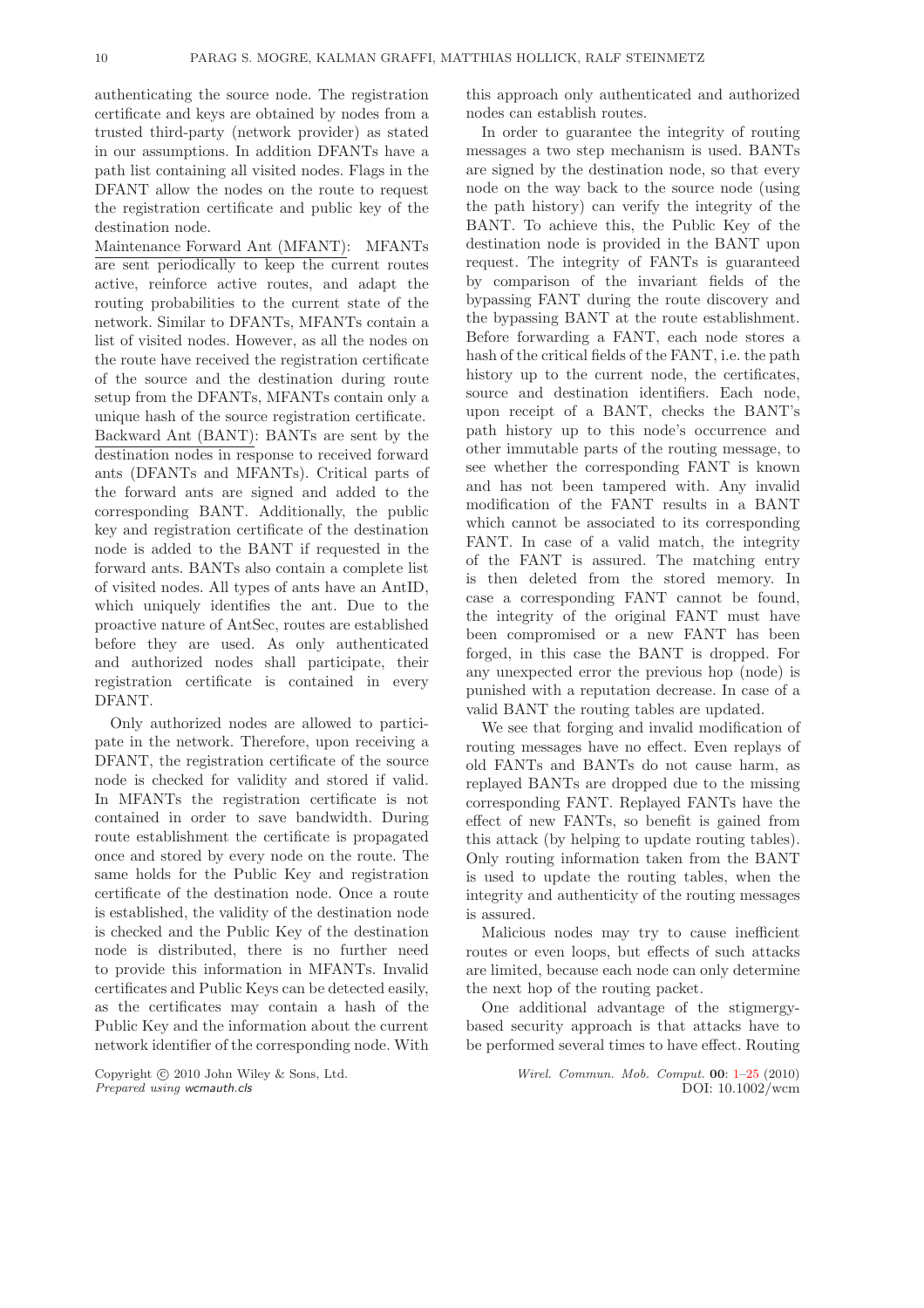probabilities change only significantly after several routing table updates. With increasing number of attacks, malicious behavior is easier to detect.

# 5.2. WatchAnt: Watching the Extended Neighborhood

In this subsection we present details about WatchAnt, a novel misbehavior detection mechanism for WMNs. To the best of our knowledge, WatchAnt is one of the first schemes proposed which can detect node misbehavior even in the presence of per-link encryption at the MAC layer. Detection of misbehavior in forwarding data by a neighboring node is a difficult task in WMNs. Even when the wireless links are not encrypted, parallel transmissions scheduled within a two-hop neighborhood to increase spatial reuse (as done by the TDMA based MeSH mode of the 802.16 standard) make promiscuous listening difficult, if not impossible.

WatchAnt is a challenge-response based scheme for detecting forwarding misbehavior of neighboring nodes. To make the presentation intuitive we will explain the functioning of WatchAnt with the help of the schema shown in Fig. 3.



Fig. 3. WatchAnt working principle

Consider the sets of nodes A, R, NR, and  $D$  as shown in Fig. 3. A will represent the set of nodes generating the packet or forwarding the packet and wanting to verify the forwarding behavior of the next hop for the packets. R denotes the set of relay nodes (next hops for packets transmitted by nodes in set A). NR denotes the set of next hops for the set of nodes in  $R$ ; i.e. packets transmitted by nodes in set  $A$  to nodes in set  $R$  will be forwarded to

Copyright  $\odot$  2010 John Wiley & Sons, Ltd. *Prepared using* wcmauth.cls

nodes in the set NR on their way towards the destination (nodes in set  $D$ ). The set  $D$  is assumed to be the set of destinations for the packets originated or initially transmitted/forwarded by the nodes in set A. Note that, just to keep the discussion simple, we assume that the sets are disjoint, they could in practice be non-disjoint. We use  $P$  to denote the set of packets originated or initially forwarded by nodes in set A.  $P_x^{xy}$ denotes the last packet transmitted by a node x to node y.  $P_{x-i}^{xy}$  thus, denotes the  $i^{th}$  packet preceding the current packet transmitted by the node  $x$  to node  $y$ . We assume the presence of a mathematical function  $hashsum(h1, h2)$  which is basically a mapping  $({H},{H}) \longrightarrow H$ , where  $H = B^{160}$   $h_i \in H$  for  $i \in N$  and  $B = \{0, 1\}.$ The set  $H$  can be considered to be a set of 160 bit hashes computed for individual packets using a hash function. Assume that the function hashsum() is commutative as well as associative. If hashsum() is in addition a one-way hash function it is beneficial for our mechanism, however, this is an optional feature. To simplify the notation we will use  $hashsum(P_i, P_j, ..., P_k)$ to denote the repeated application of hashsum,  $hashsum(h_i, hashsum(hashsum(P_j, ...)$ 

 $hashsum(P_{k-1}, P_k)))$ , where  $h_i$  corresponds to the hash value for packet  $P_i$ .

We next give an overview of the challengeresponse mechanism. The node  $(A_1)$  wishing to verify the forwarding behavior of its neighbor  $(R_1)$  transmits a challenge (WatchAnt Request [challenged node's ID  $(R_1)$ , packet count (i)]). The challenge identifies the addressed node, and requests it to reply with the forwarding information for the last  $i$  packets sent by the challenger to the challenged node. In this example,  $R_1$  is requested to reply specifying information about the forwarding for the packets  $P_{x-i}^{A_1R_1}$  ...  $P_{x}^{A_1 R_1}.$ 

 $R_1$  then sends a response (WatchAnt Reply [(previous hop  $(A_1)$ , next hop node ID ( $\in$ NR), num. of packets forwarded (j), hashsum for the j packets]). The response consists of a set of tuples identifying in each case the previous hop (the challenger), the next hop for a set of packets, the number of packets forwarded to the next hop, the hashsum for all the packets sent to the next hop. To make the example more clear, assume that  $A_1$  had sent a challenge as specified above. Further assume that the node  $R_1$  has forwarded the packets only to a single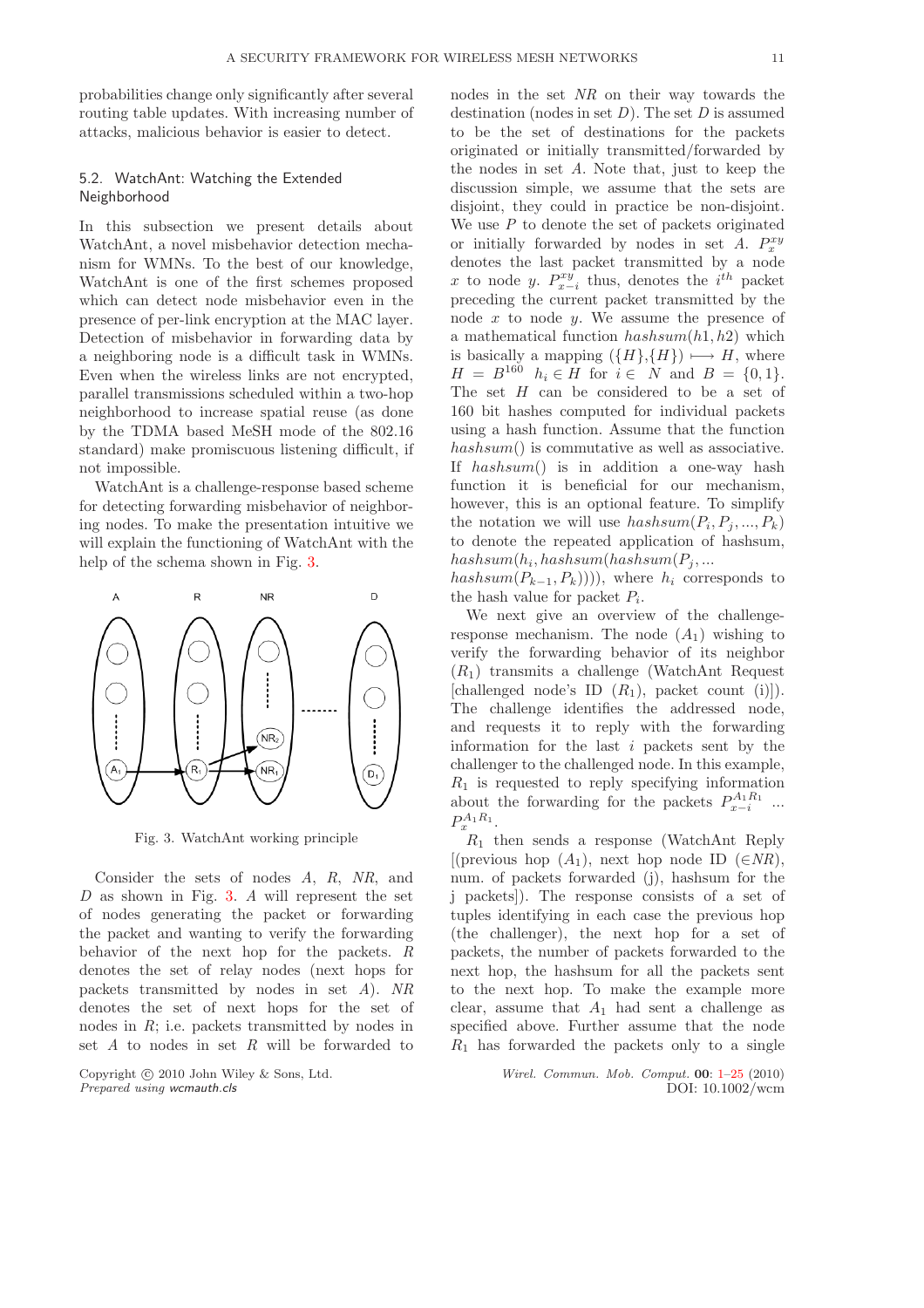next hop  $(NR_1)$  and the challenge had asked for the last 2 packets. The response then looks like  $[A_1, NR_1, 2, hashsum(P_x^{A_1R_1}, P_{x-1}^{A_1R_1})]$ . This response is transmitted as a broadcast message without encryption. We denote the number of previous packets for which the hashsum() is to be computed as  $WaRegNum$ . In the above example,  $WaRegNum = 2$ . This parameter determines the probability of detecting forwarding misbehavior of neighboring nodes.

Thus, in our scenario, when  $R_1$  transmits the response, it will be received by its neighbors in the sets A and NR. Nodes which are addressed in the response will process the reply. In the above example, the nodes  $A_1$  and  $NR_1$  will process the received reply. By verifying the reply, either  $A_1$ or  $NR_1$  or both will be able to detect forwarding misbehavior of node  $R_1$  in case it is misbehaving. In general, we can say the the WatchAnt reply sent by the relays (set of nodes  $R$ ) will be verified by the challengers (set of nodes A) and the reported next hops after the relays, i.e. the set of nodes NR. Both these sets of nodes need to be able to verify the reply, the set of nodes  $R$  needs to generate a reply. Hence, each of the above set of nodes needs to maintain certain data structures, which are described next.

Each node maintains two lists InList (for information about packets received from the neighbor), and OutList (for storing information about packets sent to the neighbor) for each neighboring node. Let  $hashIm(P)$  denote the hash of the immutable parts of packet P. An entry in the *InList*, for a packet received  $(P)$ , contains  $hashIm(P)$ , the node identifier of the neighbor which transmitted this packet (previous node), and the node identifier of the node which transmitted the packet prior to the previous node. In addition, a field in the InList can be used to enter the information about the next hop for the packet.

The *OutList* contains for the packet transmitted  $(P)$ , hashIm $(P)$ , and the node identifier of the node to which the packet was forwarded. The number of entries in the above two lists can be limited to some maximum value. In addition, to be able to verify the WatchAnt reply, we need information about the previous two hops for the packets. Therefore, for each transmitted packet, a previous node identifier field is set in addition to the transmitter's node identifier. On receiving or transmitting a packet, the InList or the OutList are updated and all the fields in these lists are set as specified previously. A node periodically issues WatchAnt requests (challenges) as explained previously asking for the information about the previous  $W a RegNum$ packets sent to the neighbor. The challenged node then uses the InList to find out the next hops for the last  $WaRegNum$  packets received from the challenger. Using the hash values for the packets in question found from the InList and the corresponding next-hops, the challenged node uses the hashsum function to generate the WatchAnt reply. The WatchAnt reply is then transmitted. The challenger uses its *OutLists* to determine whether the hashsum reported by the challenged node matches the hashsum for the packets sent to the node. Other nodes (corresponding to the set NR) receiving the WatchAnt reply and addressed in the reply use their InList to check if the node really forwarded the packets it reports as forwarded. It is seen that a malicious node which lies and tries to manipulate the reply can fool only the challenger or the next hop but not both simultaneously and, hence, its forwarding misbehavior will be detected.

The parameter  $WaReqNum$  plays an important role in determining the ability of the WatchAnt mechanism to detect forwarding misbehavior. Consider that a malicious node drops packets with a probability of  $P_{Drop}$  instead of forwarding them. Now the probability that a packet is not dropped is given by  $(1-P_{Drop})$ . Given a WatchAnt request asking for information about the last  $WaRegNum$  packets is addressed to a malicious node, its malicious behavior will not be detected if and only if it has not dropped a single packet in the last  $W a RegNum$  packets. The probability that the node has not dropped a single packet in the last  $W a RegNum$  packets is given by  $(1 - P_{Drop})^{WaRegNum}$ , which is equal to the probability that a malicious node will go undetected. Thus, the probability that a malicious node, dropping packets with a probability  $P_{Drop}$ , will be detected is  $1 - (1 - P_{Drop})^{WaRegNum}$ .

## 5.3. AntRep: Managing Reputation for Stigmergic Systems

To maintain a current state of its neighborhood, each node relies on AntRep as a reputation management system. For our scenario, reputation management is carried out in a distributed

Copyright  $\odot$  2010 John Wiley & Sons, Ltd. *Prepared using* wcmauth.cls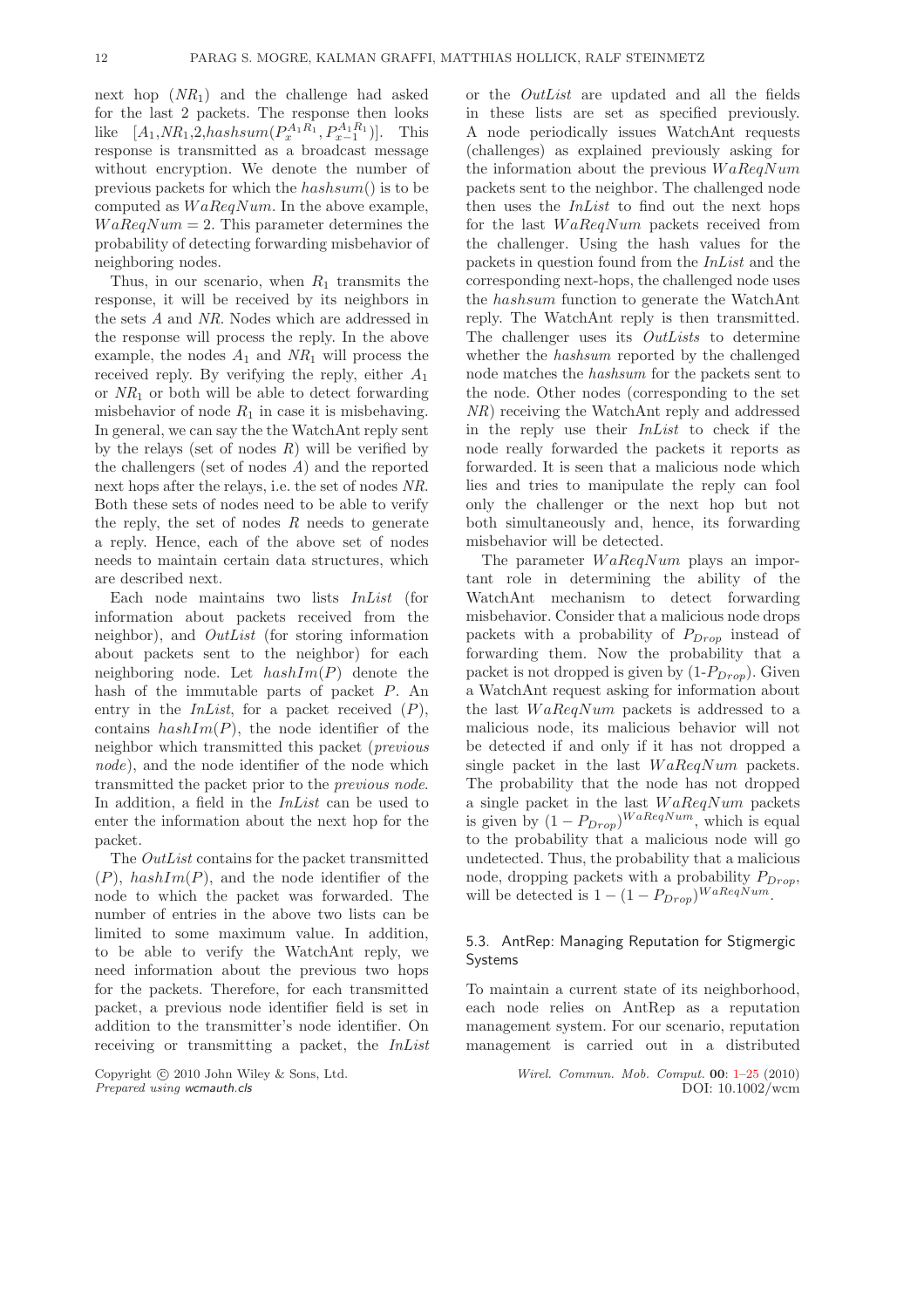and decentralized fashion. In particular, AntRep represents all information gathered by WatchAnt about the well-behavior of the extended neighborhood of a node as node – value pairs. These reputation values are updated periodically when positive or negative observations are made by WatchAnt. We next describe the characterization of the reputation values, the system policies to react if certain thresholds are reached and the detailed process of updating reputations. We summarize the subsection by highlighting similarities and differences with related work in the area of reputation management.

If a node joins the network, its reputation value is 0. We define the following thresholds to apply for our reputation system.

- 25 Maximum reputation value
- 0 Initial reputation value
- -25 No-reputation-bonus threshold
- -40 Punishment threshold
- -60 Minimum reputation value

The symmetric range from [-25;25] describes the notion of normal operation of neighbors. The nodes' strategy is to perform normal routing operations to neighbors within this reputation range. Also, positive as well as negative observations lead to the below detailed change of the reputation value if within this range. Reputations below −25 indicate that a neighbor behaves maliciously. Reputation changes towards a better reputation value are no longer commenced as feedback to WatchAnt, but the reputation is only allowed to increase according to the restoration process described below. As soon as the reputation falls under −40, two changes take effect. (1) The node is excluded from routing, i.e. its probability of being chosen as next hop to arbitrary destinations is set to the minimal value. (2) The node is denied service, i.e. messages generated by this node are no longer processed.

We distinguish between the thresholds at  $-25$ and −40 to be able to adequately treat selfish behavior of nodes, which might try to constantly operate with a bad reputation to avoid forwarding of packets for other nodes. From the threshold −25 on, these nodes rely on the (slow) mechanism of reputation fading to get back into normal operation, they are living on the edge of exclusion. In contrast, inactivity of a node is not considered harmful. To enforce continuous positive behavior from benign nodes and to allow nodes identified

as malicious to (slowly) recover their reputation, the reputation of a node is periodically updated as follows:

- If current reputation value  $oldRep$  is positive:  $newRep = 0.9 \cdot oldRep$
- If current reputation value  $oldRep$  is between -40 and 0:
- $newRep = 0.98 \cdot oldRep$
- If current reputation value  $oldRep$  is less than -40:  $newRep = 0.99 \cdot oldRep$

The above models the reputation fading (or second chance) mechanism in our misbehavior detection systems. Misbehaving nodes can return to normal service after an appropriate timeout. Thus, without any other triggering change, the reputations of all neighboring nodes converge to the initial reputation value (0). As seen in this subsection, reputations are maintained locally, representing the subjective view of one node observing its neighbors. The reputation value of a single node maintained by two different neighbors can be completely different (also this single node can behave differently with respect to its neighboring nodes). Each node decides based on its local reputation table, how to cope with each of its neighboring nodes. Mechanisms can be devised to use the local subjective observations and spread them as second-hand reputations (see Buchegger [41]). Second-hand reputations have been shown to increase the speed of detection of malicious nodes. For the results presented in this paper, we do not employ second-hand reputations, but rely only on local-observations and decisions to minimize the protocol overhead.

In addition to positive or negative reputation updates based on the WatchAnt replies, we identified elements of the AntSec protocol which can be used to update the reputation of neighboring nodes. Symptoms for node misbehavior that be detected by a benign nodes are, for example, routing loops in FANTs, invalid BANT entries and BANTs received for which no corresponding FANT has been seen. Benign nodes receiving invalid protocol packets will not forward them. Thus, when an invalid packet is received from a neighbor, the neighbor is punished by decrementing its reputation value. There are only two events which trigger a rise in the reputation. (1) The referenced outgoing node receives a WatchAnt reply with correct information. (2) The node starting the examination process (WatchAnt

Copyright  $\odot$  2010 John Wiley & Sons, Ltd. *Prepared using* wcmauth.cls

*Wirel. Commun. Mob. Comput.* 00: 1–25 (2010) DOI: 10.1002/wcm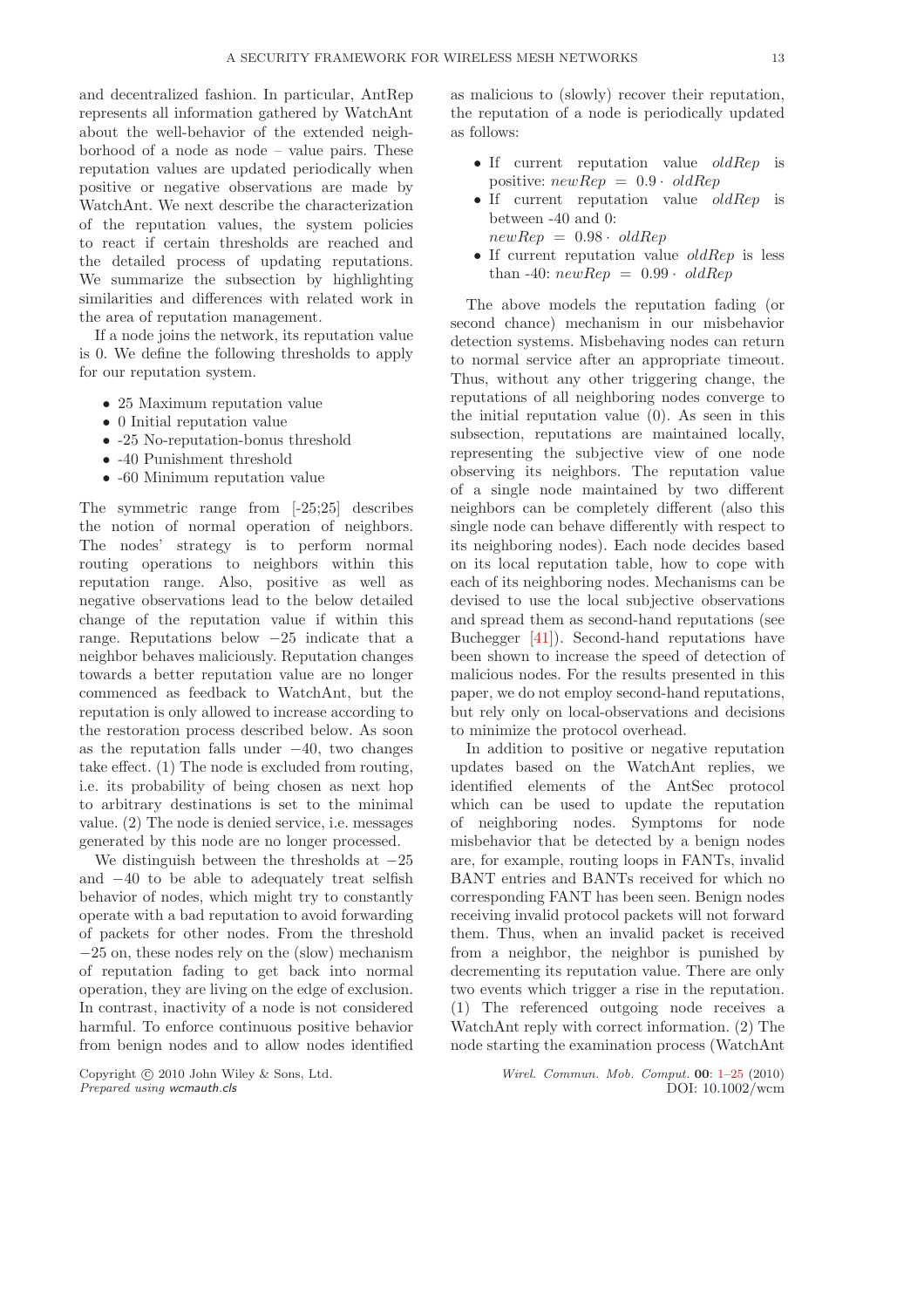requester) receives a WatchAnt reply containing authenticated nodes and correct information about the forwarded packets. In this case the reputation rises, too.

In summary, AntRep provides a localized view of the reputation of the nodes in our stigmergybased routing system. The necessary reputation input is provided by AntSec and WatchAnt feedback.

## 6. LeakDetector: Solution to the Colluding Misbehavior Problem

Colluding misbehaving nodes are a severe threat to the correct routing functionality in MANETs and WMNs. Before presenting LeakDetector, our solution for detecting colluding misbehaving nodes without the use of cryptography, we discuss the assumptions we made while designing the solution.

#### 6.1. Assumptions

The detection of misbehaving nodes depends on the underlying routing algorithm. For our scheme, we assume the following characteristics for this routing algorithm.

- 1. Distributed & Unicast: Each node autonomously calculates the next hop node; for each individual packet a single next hop neighbor is chosen.
- 2. Proactive: The routing mechanism periodically refreshes the routing information.
- 3. Secure Route Information: Message integrity and authenticity for routing messages is guaranteed; routing messages contain the information for the entire routing path.
- 4. Multipath Routing: Various paths from source to destination exist; LeakDetector compares these paths in order to identify malicious nodes.
- 5. Single-hop Monitoring: A watchdog (or similar) mechanism is in use for detecting routing misbehavior in the one-hop neighborhood.

#### 6.2. Leak Detection Mechanism: Protocol

The main idea of LeakDetector is that the destination node of a route builds up a virtual graph, which models the multipath from the

Copyright  $\odot$  2010 John Wiley & Sons, Ltd. *Prepared using* wcmauth.cls

source node to the destination node. Periodic traffic information (which can be piggybacked on the proactive routing messages) enables the destination node to calculate the ratio of incoming and outgoing traffic—corresponding to the multipath routing information—for each participating node. Using graph theory, traffic leaks are identified. In particular, the destination node compares per route the incoming ratio with the outgoing ratio for each node participating. When the deviation is too large, the node is assumed to be malicious. The description of the leak detection mechanism and the actions and behavior of the individual nodes is as follows:

## 6.2.1. Source Node

Each source node maintains a traffic counter per route (source-destination combination) denoting the amount of traffic (in bytes), which has been sent to the destination node.

We assume that the periodic proactive routing messages provide two fields, which are relevant for this task:  $T_{total}$  is used to describe the total traffic for this route  $(2 \text{ bytes})$ ; for each visited node i,  $T<sub>i</sub>$  denotes the fraction of traffic that passed the node (1 byte per node) in comparison to the total traffic sent by the source node.

## 6.2.2. Intermediate Node

On its way from the source node  $S$  to the destination node D, the routing messages are forwarded by the intermediate nodes  $N_i$ . Let's assume the packet is forwarded from node  $N_1$  to node  $N_2$ . Then  $N_2$  performs the following steps:  $N_2$  appends its own information to the visited node list, where the  $T_{total}$  field is already set.  $N_2$ calculates the amount of traffic received from its precursor  $N_1$  for the route  $S \to D$ . This amount of traffic is set in relation to the total traffic for this route (denoted in the  $T_{total}$  field of the routing message). The relation represents the fraction of traffic for this route sent from  $N_1$  to  $N_2$ .  $N_2$  sets the respective value in the  $T_{N1}$  field of the visited node entry. With the given parametrization of one byte for the  $T_{N1}$  field, we obtain a resolution of  $100/255 = 0.4$  for the obtained fraction.

#### 6.2.3. Destination Node

The destination node collects the traffic information from incoming routing messages and creates

*Wirel. Commun. Mob. Comput.* 00: 1–25 (2010) DOI: 10.1002/wcm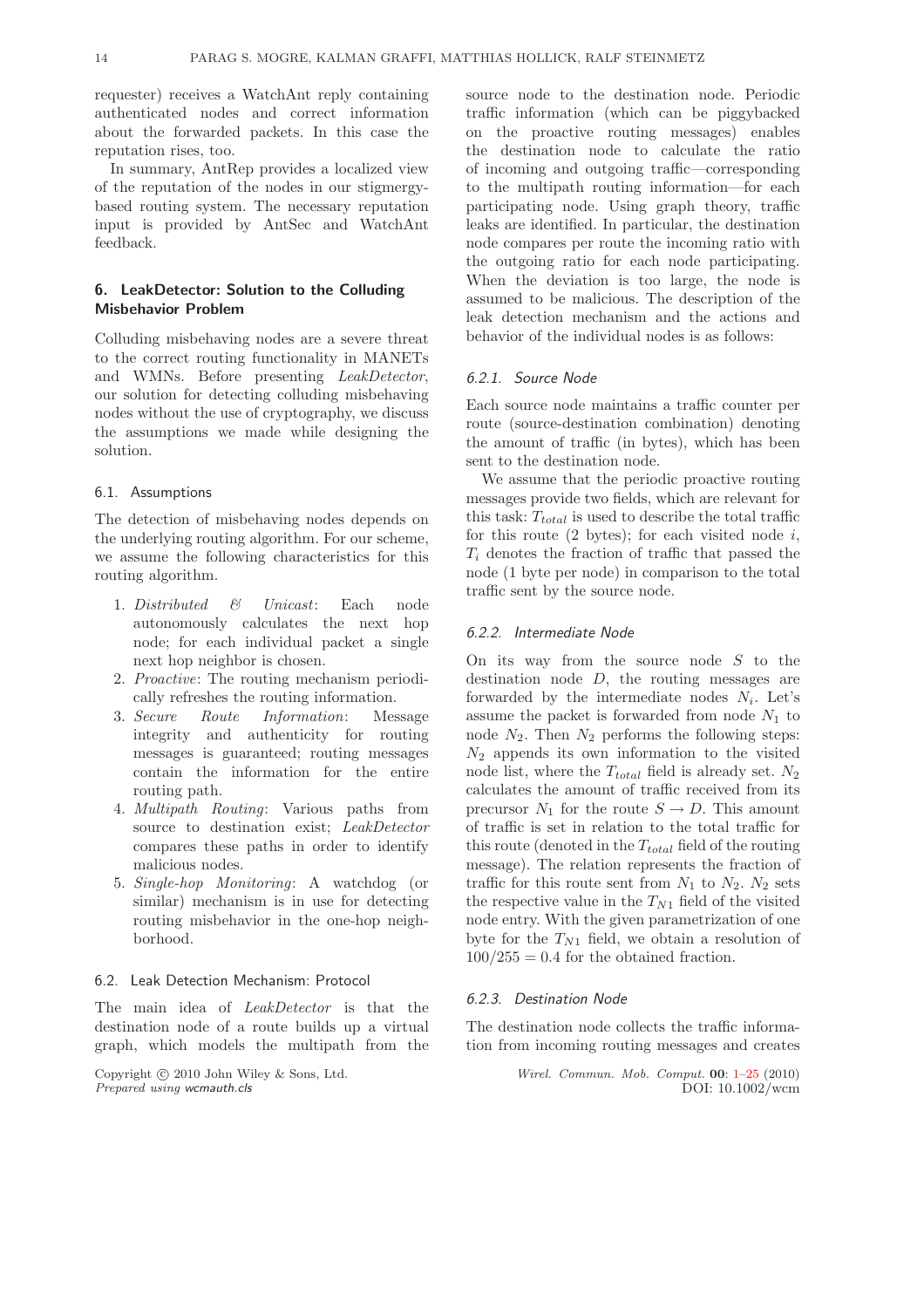a virtual graph. Each vertex represents a node participating in a route from  $S$  to  $D$ . The directed edges between two nodes  $N_1$  and  $N_2$  represent the fraction of traffic that travels via  $N_1 \rightarrow N_2$ on its path from  $S$  to  $D$ . The destination can also infer the amount of traffic sent from  $N_1$  to  $N_2$ corresponding to this route.

If D recognizes that the number of bytes received differs significantly from the number of bytes originated by the source, the LeakDetector enables the detection of the malicious node. The graph is further maintained and the amount of incoming traffic and outgoing traffic is updated with every incoming routing message for the corresponding nodes. If the values of a specific node  $X_1$  differ significantly due to the outgoing traffic being far less than the incoming data, the destination node  $D$  assumes that  $X_1$  is malicious.

## 6.2.4. Detection Criteria

We assume the source  $S$  and the destination  $D$  to be non-malicious. Moreover, if less than 50 packets have been processed to a given route, our scheme is not active. If the inflow of the node is smaller than 5% of total traffic or the difference of the inflow and the *outflow* of the node is smaller than 5% of total traffic, detection is deferred.

If a node does not fit in the latter two categories, the node is considered malicious if:

•  $in_{node} > \alpha \cdot out_{node}$ , with  $\alpha$  being a tuning parameter for the LeakDetector.

If none of the aforementioned cases is applicable, a node is considered benign.

# 6.2.5. Maintenance of Counter and Reconciliation of False Detections

Periodic initialization of the traffic counter (e.g., every 10 minutes) is necessary to allow the detection of nodes that switch to malicious behavior, but have previously cooperated. With a long-term history only, the system would slowly react to such nodes. Resetting the counter should be loosely synchronized; in a time window of 30 seconds each node resets its internal traffic counter for the current route to 0. The destination node D of the route rebuilds the virtual graph.

Copyright  $\odot$  2010 John Wiley & Sons, Ltd. *Prepared using* wcmauth.cls

## 6.2.6. Reaction to Malicious Nodes

Once the destination node detects a node enroute as malicious, various strategies can be applied. E.g., the destination node may propagate this information to the source node, using a proactive route reply that uses a disjoint path. The source node could maintain a blacklist of nodes to avoid for routing/forwarding purposes. Also, the destination node can affect the route establishment and maintenance directly by marking or dropping routing messages that list malicious nodes in their path history. Another strategy would be to maintain reputation information in a distributed manner and to use this information to decide which paths to choose for a route and/or which nodes to punish.

## 6.3. Example

We give an example of a virtual graph that may be observed at node  $D$  in Fig. 4. A proactive routing message using the path  $S \to N_1 \to N_2 \to N_3 \to N_6 \to N_9 \to D$  carries the information on the fraction of traffic corresponding to this route received from the previous hop:  $(T_{total})S \rightarrow (0.45)N_1 \rightarrow (0.45)N_2 \rightarrow$  $(0.4)N_3 \rightarrow (0.1)N_6 \rightarrow (0.2)N_9 \rightarrow (0.4)D.$ 



Fig. 4. Sample virtual graph built by the destination node D.

The destination node obtains a clear picture of the relation between inflow and outflow per node on the route by periodically updating the virtual graph. Table I shows one possible example. D can observe that the deviance in node  $N_3$  is obvious. Depending on the parameter  $\alpha$ , node  $N_3$  is going to be considered as malicious.

Table I. Comparison of the in and out traffic per node

|     | N.<br>ے ، | ${\rm v}_3$ | $V_{4,5}$ | $\mathcal{N}_6$ | . . | $\mathbf{v}_{\alpha}$ |     |
|-----|-----------|-------------|-----------|-----------------|-----|-----------------------|-----|
| 1n  | 45%       | $40\%$      | $40\%$    | 50%             | 30% | 40%                   | 80% |
| Out | 45%       | 20%         | 40%       | 50%             | 30% | 40%                   |     |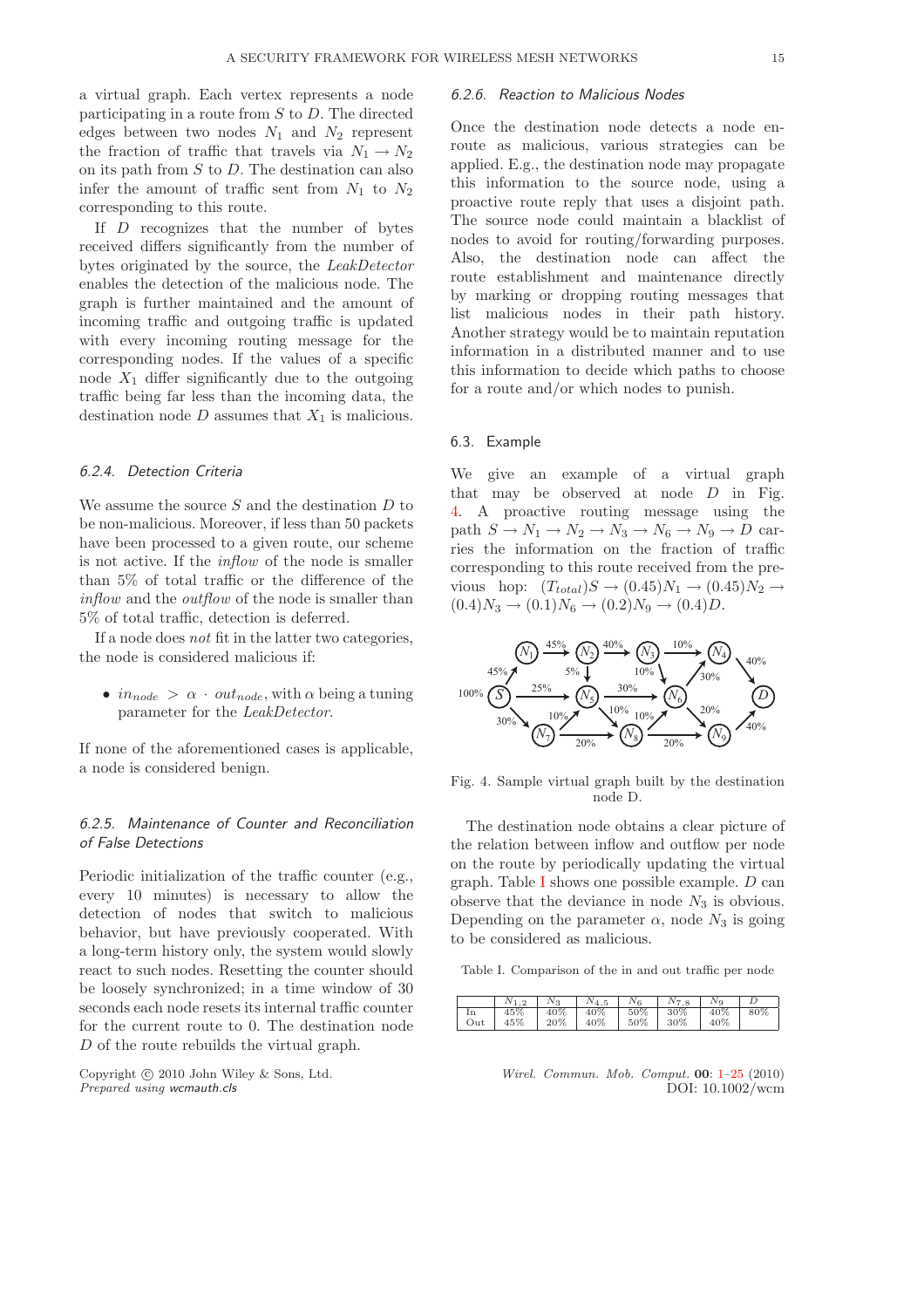# 7. Evaluation

As a proof-of-concept, we implemented our framework in a simulation environment. We next present a performance evaluation of our security solution. To this end we performed a set of simulation studies for selected experimental designs, which have been chosen to scrutinize the individual mechanisms developed. The goals of the performed experiments are as follows.

- 1. We analyze the performance of our secure probabilistic routing scheme AntSec in the setting of a realistic WMN. We particularly focus on the successfully delivered packets (delivery ratio) in the network under attack, which demonstrates the effects of attacks and countermeasures from an application level perspective.
- 2. We investigate the performance of the local misbehavior detection scheme WatchAnt in combination with the reputation management AntRep. We chose a basic topology and model nodes that randomly drop packets with a given probability, which allows us to evaluate the detection quality of the system and its dynamics. We investigate the detection quality using the reputation values assigned to the misbehaving nodes. The overall performance is assessed by means of the obtained delivery ratios.
- 3. We analyze the performance of the global misbehavior detection scheme LeakDetector. We again investigate the measures of delivery ratio and detection quality, albeit for a scenario with colluding misbehaving nodes.

#### 7.1. Simulation Setup

We utilize a consolidated version of the JiST/SWANS [42] discrete event simulator. The extended simulator contains an implementation of the MeSH mode of IEEE 802.16 (MAC and PHY), which has been used for our study. The PHY was configured to comply with ETSI 3.5 MHz channel, OFDM 256 modulation,  $n = 8/7$ oversampling factor.

For our study, we compare the developed AntSec [43, 1] protocol with its insecure ancestor AntNet [44, 40] as well as the Dynamic Source Routing (DSR) protocol that serves as a performance baseline. The protocols were modified such that they could operate on top of the reservation-based MAC protocol of IEEE 802.16. AntSec is a proactive, probabilistic, multipath, stigmergy-based, distributed, nonbroadcasting, secure routing algorithm inspired by the routing behavior of ants. Despite its probabilistic nature of the protocol, we consider AntSec as a representative protocol for the class of probabilistic routing algorithms for WMNs. Additionally the developed schemes for local and global misbehavior detection (WatchAnt, LeakDetector) as well as the reputation management (AntRep) are analyzed.

We next present the individual experiments along with the results obtained. The duration of the individual tests allowed to reach the steady state of the network after the initial network entry procedure and the flow and route setup have been completed. We perform 20 replications for each experiment, the simulation time is 1000 seconds if not mentioned otherwise.

#### 7.2. Evaluation of the Secure Routing Scheme

In Exp. 1, we study the performance of the secure routing scheme using a randomly generated WMN topologies comprising 50 nodes. The nodes are stationary and the node degree is bounded to at most 5 neighbors. The workload has been chosen to be 25 Constant Bit Rate (CBR) flows between randomly selected (source, destination) node pairs, each flow generating a rate of ten packets of size 512 byte each per second. We vary the fraction of malicious nodes that are randomly placed in the network from 0% to 50%. Goal is to observe the effects on the packet loss rate as well as the effectiveness of our scheme to identify misbehaving nodes. As described in Section 5.1 AntSec is by design immune to attacks on the routing (control) data itself. Hence, we model the malicious nodes to drop all data packets not related to themselves, but to process routing packets. We focus our study to investigate the influence of the routing scheme employed; in particular, we compare AntSec, AntNet (denoted as Ant) and DSR.

Table II shows the mean delivery ratio over a varying fraction of malicious nodes in the network. If malicious nodes are absent, all three routing protocols feature delivery ratios close to

Copyright  $\odot$  2010 John Wiley & Sons, Ltd. *Prepared using* wcmauth.cls

*Wirel. Commun. Mob. Comput.* 00: 1–25 (2010) DOI: 10.1002/wcm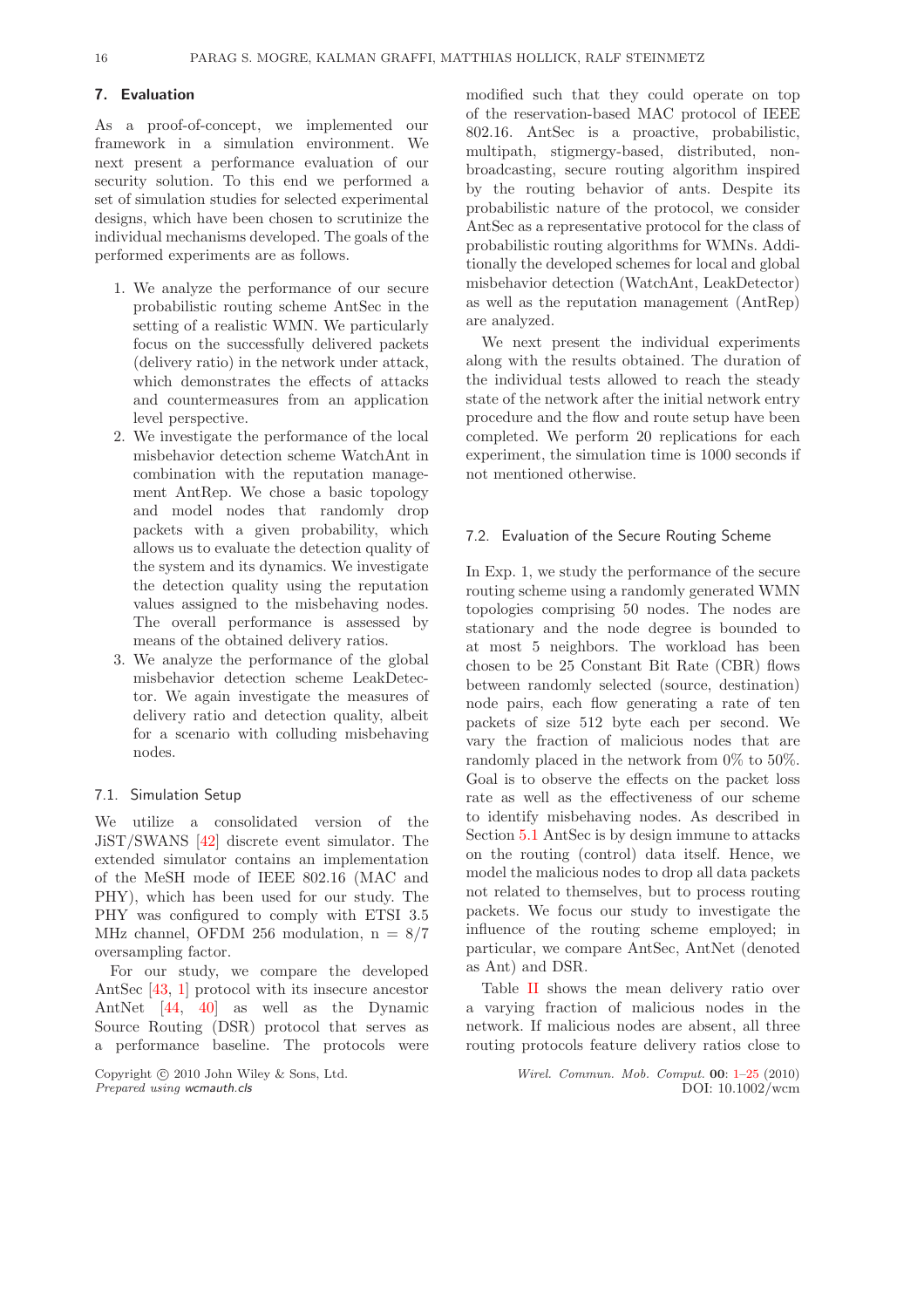$100\%^{\ddagger}$ . For an increasing fraction of malicious nodes, AntSec outperforms the other routing protocols, which demonstrates the effectiveness of our security framework to detect and exclude malicious nodes from the network. Despite this fact, the routing performance for all protocols deteriorates with an excessive amount of malicious nodes in place. Due to its probabilistic nature, AntNet is inherently able to constantly adapt its routes, thus, partially avoiding malicious nodes. This results in a slightly better performance compared to DSR. We can conclude that the features of stigmergy-based protocols such as selfstabilization are not sufficient to counteract node misbehavior, but need to be complemented with security mechanisms to combat malicious nodes. AntSec lays the groundwork for further research in this area.

The improved performance comes at a price, however. The average routing overhead of AntNet is around 20% of the total number of bytes transported in the WMN (measured over all experiments). Adding the security mechanism in AntSec leads to an average control overhead of 35%. DSR serves as a baseline for the overhead: because of the static setup, routes are discovered only once. It's overhead was measured to be less than 2% for within Exp. 1, which accounts for flooding the network once for each route to be established. Though, optimization of AntNet and AntSec, e.g. using the adaptation of the emission rate of DFANT and MFANT messages, can lead to a significant reduction in overhead, which is outside the scope of this work.

Additionally we analyzed the average hop count observed in the network. Control packets observe longer paths when using AntSec, because they are not forwarded to malicious nodes. Over the entire experiment set, the established paths followed by the data packets are in turn prolonged for AntSec with an average length of 4.53 hops, which is an increase of 1.21 hops over AntNet. This behavior is typical for multihop networks under attack, where it has been shown that in case of node misbehavior the probability of establishing longer routes is diminished; here AntSec counteracts this and is able to maintain longer routes.

# 7.3. Evaluation of the Reputation Management Scheme and the Local Misbehavior Detection

We perceive the detection quality of malicious nodes for our local misbehavior detection scheme to be of high interest. Fig.  $5(a)$  shows the fraction of identified malicious nodes at the given time. The network shows a stable detection quality of around 70% of all malicious nodes (i.e. in 70% of the cases at least one neighbor finds out a node is malicious). The remaining 30% account for nodes that are either false negatives (i.e. non-detected malicious nodes) or malicious nodes that have re-obtained an acceptable reputation over time. As described earlier, we consider such a second chance as vital to allow nodes to revert to positive behavior, thus also mitigating false positives (wrongly excluded well-behaving nodes). Fig. 5(b) shows the cumulative number of correctly identified malicious nodes at least once up to a given point in time. It can be seen that nearly 100% of the malicious nodes are detected over time for all setups. The results shows that AntSec is able to detect malicious nodes even for very high fractions of misbehaving nodes and, as a result, to adapt and improve the routes in the network.

The benefit of the successive identification of malicious nodes by AntSec can be observed in Fig. 6, which shows the mean delivery ratio accumulated until the given point in time for Exp. 1. The figure shows an increasing trend in the obtained delivery ratio over time for all tests. This implies that with increasing deployment time AntSec selects improved routes (avoiding malicious nodes) and, thus, improves the delivery ratio. In fact, we observed that when one considers the delivery ratio for the last 100 seconds of the simulation only, AntSec shows delivery ratios that are up to eight percent higher than the average delivery ratio over the entire simulation duration of 1000s.

We perform a second set of experiments to get insights into the reputation management system as well as the effectiveness of the local misbehavior detection. In contrast to Exp. 1, we do neither use a random topology nor random traffic flow end points. Instead the basic WMN topology shown in Fig. 7 is employed in Exp. 2. We consider two CBR flows with a data rate of ten packets of size 512 byte each per second. The two flows considered are  $N_S \rightarrow N_D$ , and  $N_D$  $\rightarrow$  N<sub>S</sub>. Node X marks the malicious node. It is

<sup>‡</sup>Please note that the stigmergy-based protocols show a small amount of packet loss if the time-to-live for packets is exceeded, which can happen due to the probabilistic nature of these schemes.

Copyright  $\odot$  2010 John Wiley & Sons, Ltd. *Prepared using* wcmauth.cls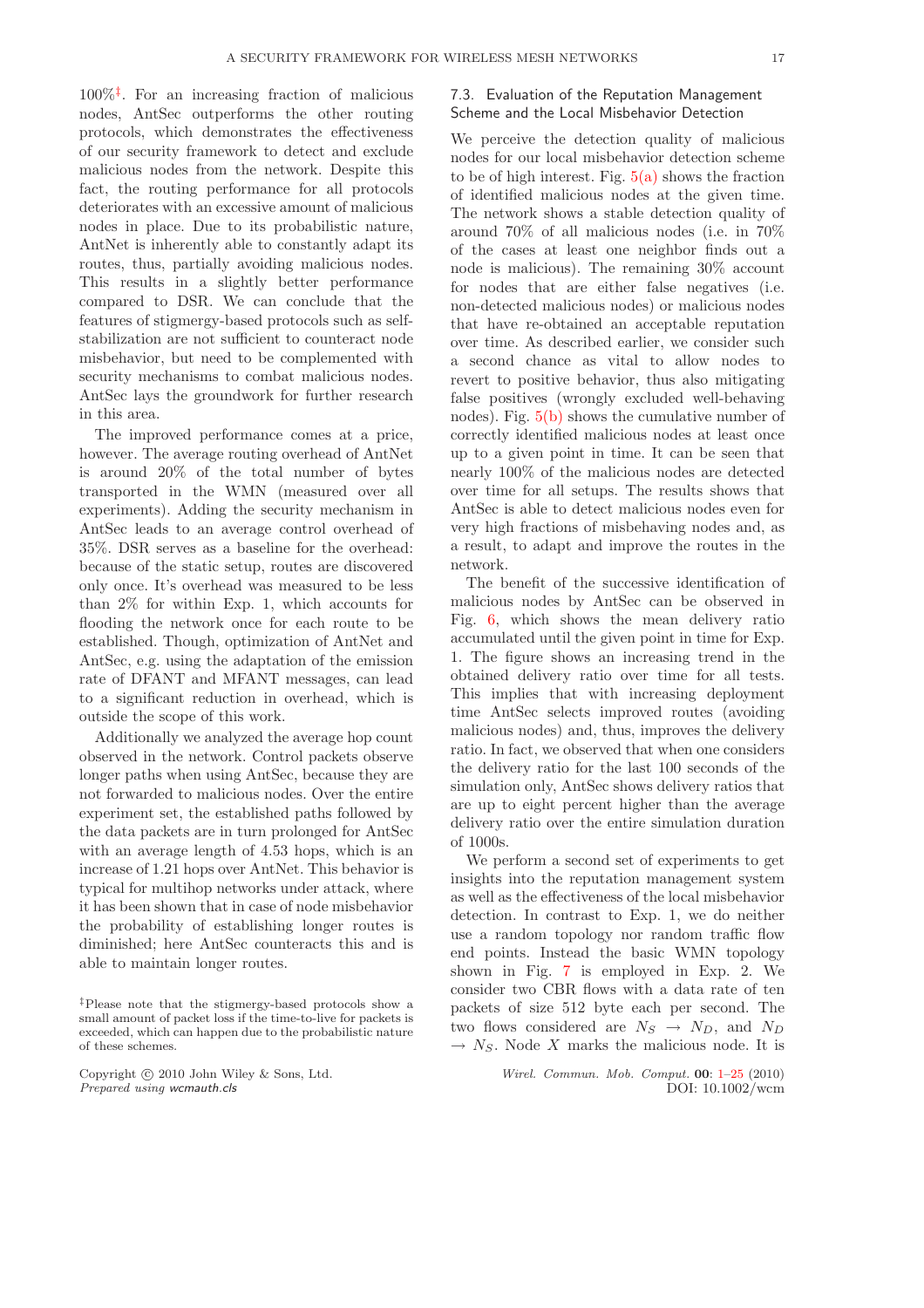Table II. Average packet delivery ratio of the secure routing scheme AntSec in Exp. 1 with Standard Deviation



(a) Fraction of malicious nodes identified at a given time (b) Cumulative fraction of malicious nodes identified at least once until the given time

Fig. 5. Quality of detection of malicious nodes over time in Exp. 1



Fig. 6. Mean fraction of data delivered cumulatively up to a given time Exp. 1

active in the time-interval [200s;1200s] and acts maliciously in the interval [300s;1100s]. Thus, the node is malicious 80% of the time. We consider the performance of AntSec for malicious nodes that exhibit probabilistic misbehavior, i.e. these nodes do not drop 100% of the data packets, but try to avoid detection by randomly dropping only a certain fraction of packets. We vary the degree of maliciousness during the latter period of time.

Table III shows the mean fraction of data delivered to the destination using AntSec for differing drop rates of node  $X$ . It is seen that



Fig. 7. Topology for Exp. 2

even with 100% packet drop rate of the malicious node AntSec achieves a mean delivery ratio of 82.5%. As a baseline, for the latter example AntNet routing produces a mean delivery ratio of only 21.9% (which is only marginally better than the sustained delivery ratio of 20% that can be reached solely during the non-malicious time interval).

Fig. 8 shows the value for the reputation for the malicious node as computed by node  $N_2$ . The figure also illustrates the detection speed of WatchAnt. The reputation value of the malicious node maintained by each one of its 5 neighbors decreases rapidly after entering the time interval [300s;1100s], in which the malicious node drops packets. Having a very low reputation (i.e. -40 to -60) means that the detected node is not utilized in routing and no service of forwarding packet is provided for them by the detecting nodes. As they are not utilized they can obtain a better

Copyright  $\odot$  2010 John Wiley & Sons, Ltd. *Prepared using* wcmauth.cls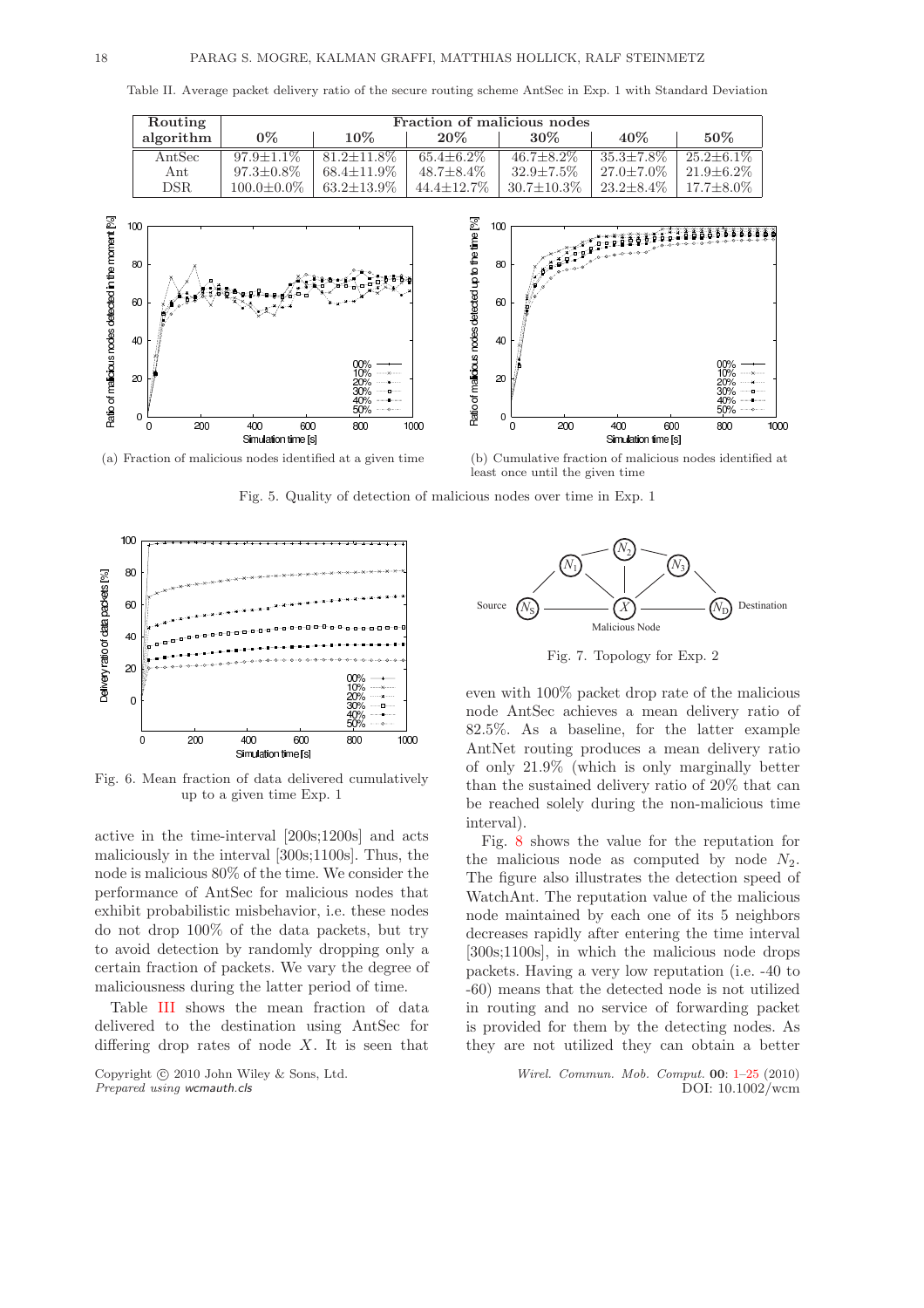Table III. Average packet delivery ratio of the secure routing scheme AntSec in Exp. 2 with Standard Deviation

| Routing   |         |        | Drop ratio of malicious nodes                                                      |      |         |
|-----------|---------|--------|------------------------------------------------------------------------------------|------|---------|
| algorithm | $20 \%$ | $40\%$ | $60\%$                                                                             | -80% | $100\%$ |
| AntSec    |         |        | $92.2\pm3.3\%$   $91.0\pm5.0\%$   $87.8\pm7.6\%$   $82.2\pm9.5\%$   $82.5\pm8.6\%$ |      |         |

reputation again, are included into the network, and after a short while detected as malicious again. So the state of being detected fluctuates as shown in Fig. 8. When the malicious node stops dropping packets (from 1100s on) its reputation recovers. 100 seconds are enough to gain a very good (i.e. +20) reputation again. For the case of the malicious node acting malicious only on 20% of the processed packets the decrease in reputation is slower, still its reputation reaches -20 roughly 100s after starting the attack. Starting from then the reputation fluctuates between -20 and -40, the node's exclusion from the network is impending.



Fig. 8. Reputation of the malicious node  $X$  as computed by node  $N_2$  for Exp. 2

We can conclude that the drop ratio of the malicious node makes essentially no difference to its detection probability in AntSec if it exceeds a certain threshold. For all studied drop rates, on average 4.3 and 4.55 neighbors detected node  $X$  to be malicious, i.e. almost all out of its five neighbors. This effect is due to the design of the WatchAnt mechanism as shown in the following example. As discussed earlier, the parameter  $WaRegNum$  is used during the creation of WatchAnt requests, and describes the number of packets for which a reception report is requested. If one of these  $WaRegNum$  packets has not been forwarded, the WatchAnt reply is false, and hereby it is not relevant whether 20% or 100% of these packets have been dropped.

Thus, by adjusting the parameter  $W a RegNum$ it is possible to influence the detection quality of WatchAnt. For the above simulation we have chose  $WaRegNum = 12$ .

## 7.4. Evaluation of the Global Misbehavior Detection

In order to show the effects of colluding malicious nodes in the network, in our Exp. 3 we choose a basic topology and place 2 malicious nodes  $(X_1, X_2)$  on the shortest path between the nodes S and D, between which two unidirectional flows are established (see Fig. 9). Overall, we transfer 20,000 packets (2 flows with each generating 10 packets per second over 1,000 seconds each).



Fig. 9. Topology for Experiment 3

With all nodes being benign, 100% of all packets are successfully delivered. If we activate noncolluding misbehavior of nodes  $X_1$  and  $X_2$  the delivery ratio drops to a mere 7.49% with AntNet (no security mechanisms). In this basic topology, the activation of AntSec and WatchAnt (one-hop misbehavior detection) restores the delivery ratio to be a high as 97.5%. Activation of colluding misbehavior brings the delivery ratio again down to 34.75%, even with AntSec and WatchAnt (one-hop misbehavior detection) activated. These results demonstrate that collusion is an effective strategy for malicious nodes to avoid detection by local mechanisms, which are limited to verify the correct forwarding behavior of neighboring nodes, only.

We next activate our LeakDetector component to globally detect misbehavior. Based on the traffic information transmitted in the MFANTs the destination node of a route builds a virtual graph modeling the route. The destination node

Copyright  $\odot$  2010 John Wiley & Sons, Ltd. *Prepared using* wcmauth.cls

*Wirel. Commun. Mob. Comput.* 00: 1–25 (2010) DOI: 10.1002/wcm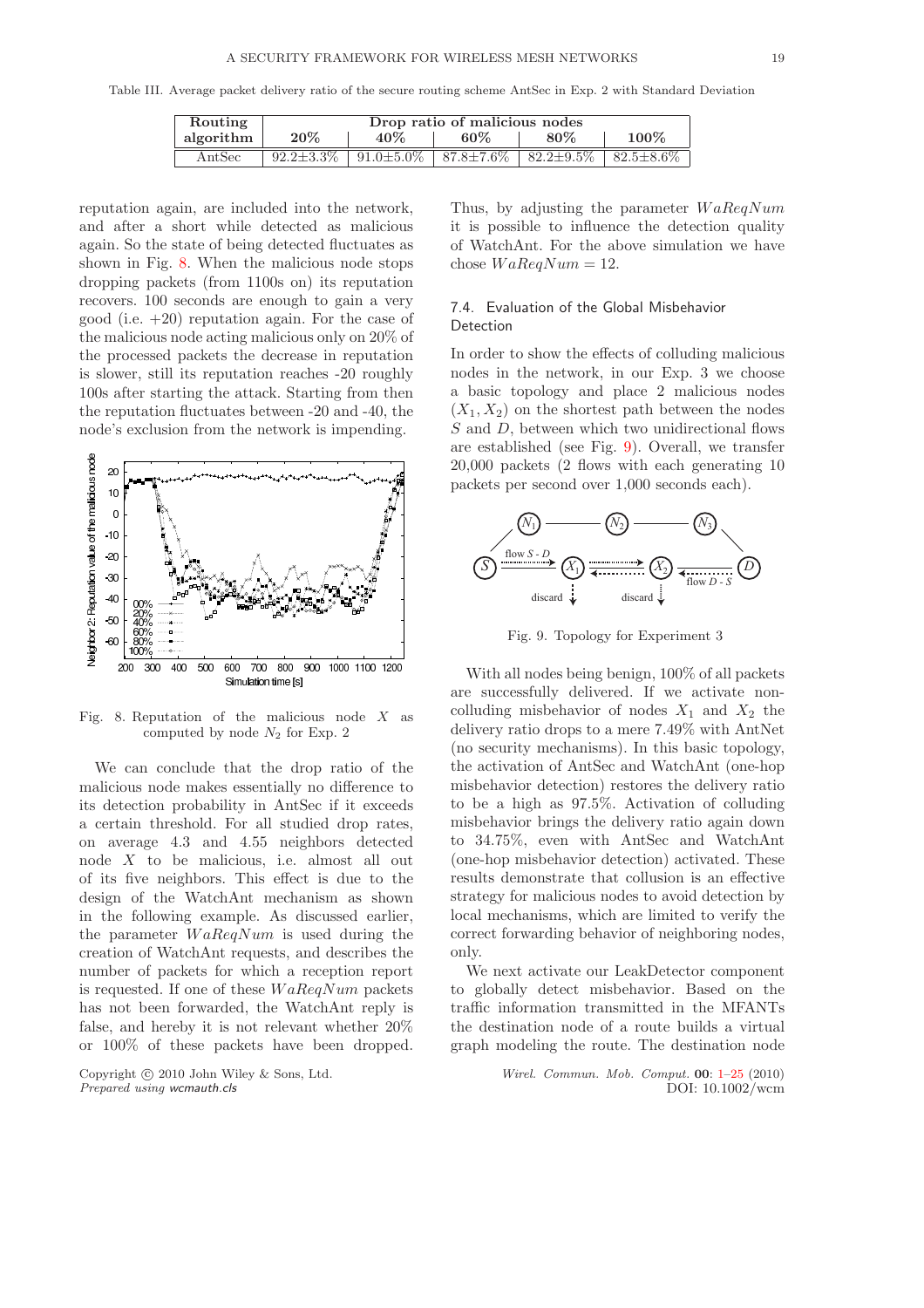calculates for each node, which participates in the route, the inflow and outflow. Based on the inflow and outflow of each node we implemented rules to decide whether a node is to be considered malicious or not. Fig. 10 shows the detection quality of AntSec, WatchAnt and LeakDetector in combination. For the parametrization of the detection mechanism we analyze values of  $\alpha$  to be  $\alpha = 2$  and 3.

For  $\alpha = 2$ , we have 3071 valid detections in 1000 seconds simulation time, i.e., a malicious node has been correctly identified as misbehaving 3071 times upon receipt of a proactive routing message. However, there have also been 551 invalid detections, i.e., a benign node has been suspected rather often for being malicious.

The results for  $\alpha = 3$  are significantly better. There have been 3204 valid detections and only 34 invalid detections in average. Only very few benign nodes have been suspected falsely as malicious. This demonstrates that the LeakDetector provides a very good detection quality of colluding misbehavior, if tuned correctly. Its precise observations can be used to improve routing.



Fig. 10. Number of valid and invalid detections of colluding malicious nodes

#### 7.5. Summary

We have analyzed the performance of our security framework comprising AntSec, WatchAnt, LeakDetector, and AntRep for different scenarios. Our results are very promising and show that our framework is able to achieve the intended goal, namely to detect malicious nodes in WMNs that operate with the constraint (feature) of encrypted links between mesh nodes. We can also conclude

Copyright  $\odot$  2010 John Wiley & Sons, Ltd. *Prepared using* wcmauth.cls

that stigmergy-based secure routing mechanisms are a viable alternative to existing secure routing schemes, especially if we consider organically growing networks. Additional results and a more detailed analysis of results can be found in [43].

## 8. Security Analysis

In the previous section we evaluated the the security framework both in terms of performance and cost. An exhaustive discussion of potential attack strategies and their effects in our security framework is given in this section. The discussion addresses the security challenges for WMNs stated in Section 2 and shows that all issues are either detected with our security framework or without effect.

We assume three types of threats/attackers: selfish, malicious and defective nodes. Selfish nodes aim at conserving resources and try to cheat in protocols in order to reach this goal. Malicious nodes also aim at attacks on the operability of the whole network. Defective nodes are randomly or systematically biased in their operation. They can only do attacks that selfish or malicious nodes can also do intentionally. Therefore we do not look further at attacks done by defective nodes, these attacks will be considered at the analysis of the attacks done by selfish or malicious nodes.

## 8.1. Analysis of Attacks by Selfish Nodes

For the following we discuss attacks through selfish nodes, as listed in Table IV.

Table IV. Potential Attacks of Selfish Nodes

| Selfish behavior: conserving resources.               |
|-------------------------------------------------------|
| OR S.1 No participation in the routing process        |
| OR S.1a No forwarding of routing packets (FANT, BANT) |
| S.1a.1 No forwarding of FANTs                         |
| S.1a.2 No forwarding of BANTs                         |
| S.1a.3 Setting of Hop-Limit / TTL to 0 or 1           |
| OR S.1b Modification of Routing Information           |
| S.1b.1 Worsen the quality metrics in the FANT         |
| S.1b.2 Modifying the Backward Ant                     |
| OR S.2 Do not forward data packets                    |
| S.2a Drop data packets                                |
| S.2b Set Hop-Limit / TTL to 0 / 1                     |
|                                                       |

S.1a.1 / S.1a.2: No Forwarding of FANTs / BANTs: This attack is detected by WatchAnt. Routing messages and data packets are both taken into account by the WatchAnt mechanism, so that loss of these packets is detected.

S.1a.3 / S.2b: Modifications on the Hopcount / TTL: WatchAnt detects this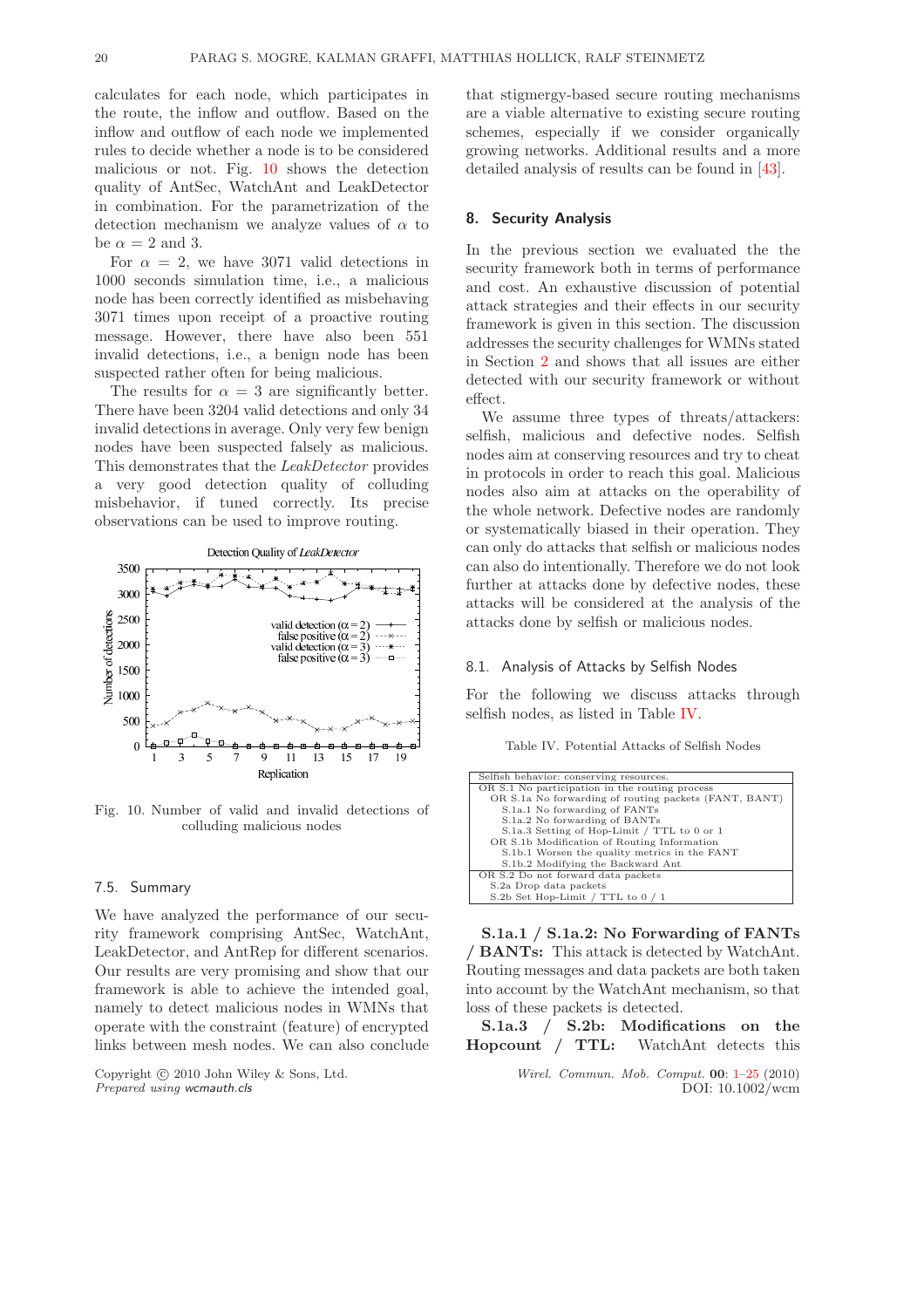attack. Therefore it stores the hashes of each packet in a way that the hash can later be recognized. However, modifying the TTL is valid in routing protocols, the TTL-field is decreased with each hop. This is taken into account, by storing various hashes of a packet with varying valid TTLs. WatchAnt detects invalid modifications.

S.1b.2: Modifying the Backward Ant: This attack is not effective in AntSec, as BANTs are signed. Any modification to a BANT will be detected as the signature cannot be verified.

S.2a Drop data packets: WatchAnt has been designed to counteract this attack, dropping of data packets is detected.

## 8.2. Analysis of Attacks by Malicious Nodes

Now we discuss the attacks listed in Table V. This list describes the possible actions of malicious nodes, which aim at threatening the operability of the network.

Table V. Potential Attacks of Malicious Nodes

| M. Malicious nodes: attacks on the operability of some/all nodes |
|------------------------------------------------------------------|
| M.1 Destruction of some/all data packets                         |
| OR M.1a Disturbance of the frequency-band (traffic jamming)      |
| M.1b Producing collisions with small effort                      |
| M.2 Generating an overload on bandwidth, CPU, energy             |
| OR M.2a Overload of direct neighbors                             |
| M.2b Overload of arbitrary nodes on a route in the network       |
| OR M.2b.1 Route discovery storm (many route requests)            |
| M.2b.2 Replay old BANTs / FANTs                                  |
| M.2b.3 Replay old data packets                                   |
| M.2b.4 Route packets over bad (not optimal) paths                |
| M.2b.5 Generate routing loops                                    |
| M.2b.6 Forwarding all packets over a single neighbor             |
| M.2c Overload by claiming all bandwidth for own usage            |
| M.3 Disturbance the accurate routing                             |
| OR M.3a Packet loss/dropping (black hole routing)                |
| M.3a.1 Send the packets to a fake neighbor                       |
| M.3a.2 Drop any packet, act as black hole                        |
| M.3b Modify routing packets                                      |
| M.3c Forge routing packets                                       |
| M.4 Participate unauthorized in the network                      |
| OR M.4a Use the same Node ID at different locations              |
| M.5 Avoid being detected by WatchAnt                             |
| OR M.5a Send false information in the WatchAnt Reply (lie)       |
| M.5b Lie to every neighbor in same frequency                     |
| M.5c Drop with a very low frequency                              |
| M.6 Use the AntRep for attacks                                   |
| OR M.6a Effect benign nodes to suspect each other                |
| M.6b Broadcast false reputations                                 |
| M.7 Avoid being detected by the LeakDetector                     |
| OR M.7a Report false about information passing traffic           |
| M.7b Drop data packets and forge invalid data packets            |

M.1: Destruction of some/all data packets by forging arbitrary invalid packets: Handling attacks on the PHY level are hardly to antagonize. Detecting permanent collisions could be a signal for such an attack. However, attacks on physical layer are out of scope of security mechanisms on the MAC and network layer.

Copyright  $\odot$  2010 John Wiley & Sons, Ltd. *Prepared using* wcmauth.cls

M.2a: Overload of direct neighbors: Typically there is no easy way to overload neighboring nodes. For both nodes in a communication link on MAC layer the efforts needed to communicate are similar. Both need to invest transmit and receive time, both nodes have to process a transmitted packet. Thus an attack does not pay off and is not distinguish from valid traffic.

M.2b.1: Route discovery storm: In contrast to various routing algorithms AntSec does not use broadcasting. In many other routing algorithms route discovery storms are a problem, as with a single request the network can be flooded. In AntSec a route request causes the generated FANT to be routed using random walk to a specific destination node. Still in AntSec Discovery Forward Ants are sent quite frequently (400ms). Therefore any node processes Discovery Forward Ants from any of its neighbors only if these are sent in an interval higher or equal 400ms.

M.2b.2 / M.2b.3: Replay of old packets (FANT / BANT / data): Replay of old packets can be seen as forgery of new invalid packets. The same solution counts here, too. The WatchAnt mechanism checks the correct transmission of a set of packets. If packets were forged or replayed, then the set of forwarded packets contains invalid packets and the WatchAnt reply becomes invalid and malicious nodes are detected.

M.2b.4: Route packets over bad (not optimal) paths: This attack effects longer paths and even loops may occur. As AntSec is a probabilistic routing algorithm, forwarding packets over non-optimal paths may occur and cannot be detected as attack. The effect of this attack is limited, as a malicious node can only chose the next hop for a packet, not the complete route.

M.2b.5: Generate routing loops: Rooting loops cannot be generated by one single node. This is due to the fact that AntSec is a decentralized routing algorithm, each node decides about the next hop of a packet. A single node can generate a loop only by sending a back over the hop it came. This simple attack is detected immediately. For the case that alternative nodes to the previous hop exist, it is not allowed to send the packet back.

Malicious colluding nodes can generated routing loops by passing packets to each other until the TTL limit is reached. This attack is equal in its effect to the dropping attack of colluding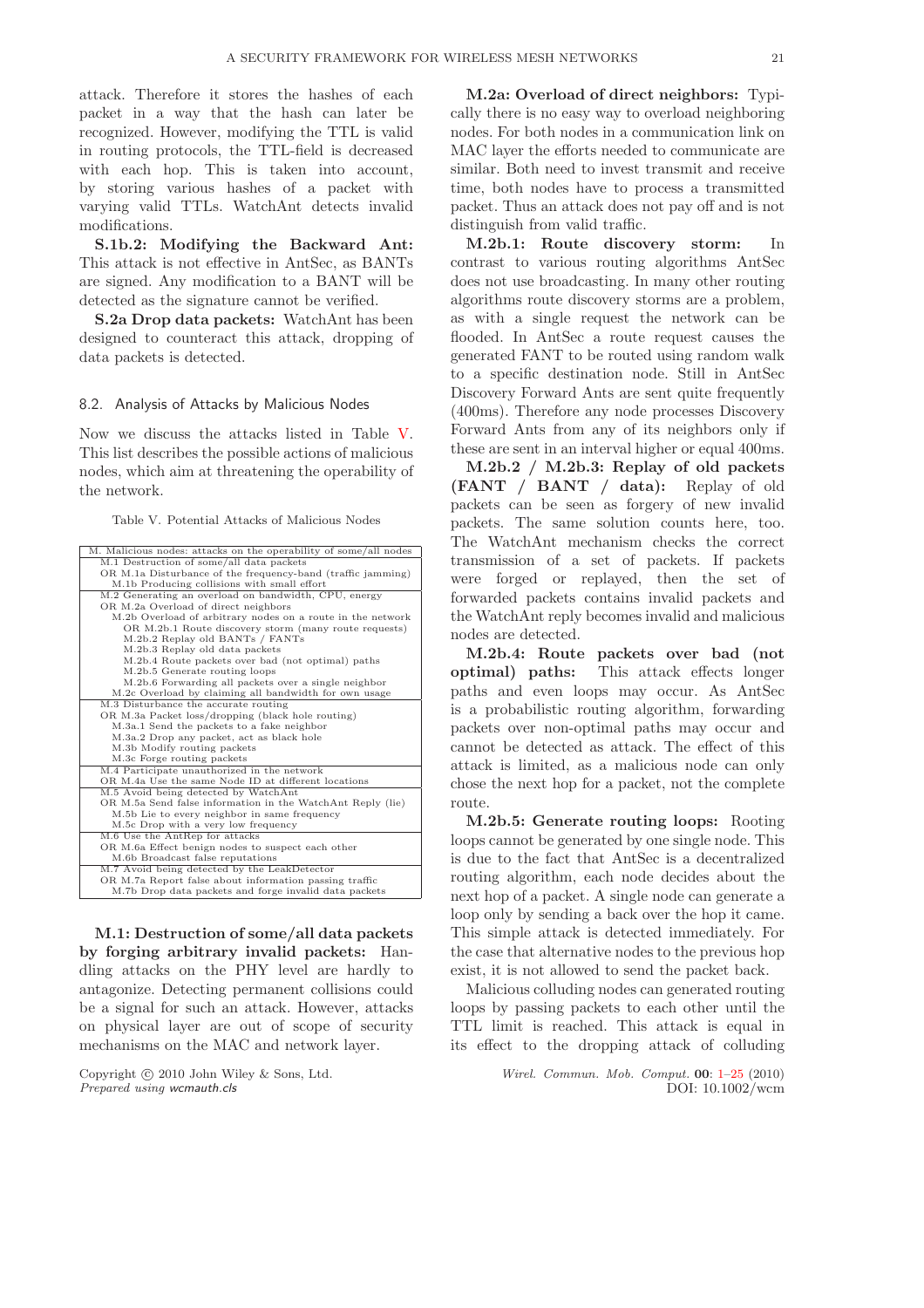malicious nodes. The counteraction to this attack is defined by the LeakDetector, which detects leaks on routes caused by colluding malicious nodes.

M.2b.6: Forwarding as many packets as possible over a specific neighboring node: A malicious node may forward any packet it receives to a specific neighboring node to stress it. This cannot be detected as misbehavior, as it may also be protocol conform. Each node has only local sight on the network, so due to the topology it may be that some neighboring nodes are stronger utilized in routing than others.

M.2c: Overload by claiming all free bandwidth for own usage: A malicious node can try to reserve all free bandwidth for itself and decrease by this the remaining bandwidth for all other nodes. This attack is performed on the MAC layer. With our security framework focusing on dependable routing we cannot detect this. The MAC layer should provide mechanisms to detect invalid reservations.

M.3a.1: Send the packets to a fake neighbor: It is ineffective for an attacker to denote to have sent packets to a node, which is not existing in reality. The WatchAnt Reply may contain the Node ID of this fake node, but the WatchAnt requesting node checks whether the listed nodes are known and authenticated. If not, the WatchAnt Reply is invalid. A fake node cannot be authenticated as there exists no Registration Certificate. Malicious nodes may try to use a Registration Certificate of a distant node to imply that this node is in its near. However, this attack is addressed is addressed during the neighborhood establishment phase. In that phase, nodes validate their direct neighborhood.

M.3a.2: Drop any packet, be a black hole: The dropping of routing and data messages is detected by WatchAnt. Additionally AntSec decreases the reputation of a neighboring node when a FANT was sent over this neighboring node and no BANT arrives.

M.3b: Modify routing packets: The modification of FANTs is not detected on the route to the destination. But as the signed BANT returns on the same path the modification is detected since there is no corresponding FANT to the received BANT. BANTs modifications are detected, as BANTs are signed and easy to verify.

M.3c: Forge routing packets: Forward Ant can be forged undetected. A FANT does not contain any information assuring its authenticity and integrity. A forged or spoofed FANT is processed regularly. The corresponding BANT is also processed regularly. However, the malicious effect is limited as the effect of a forged packet is equal to the effect of a regular FANT sent from the malicious node. The processing of FANTs and BANTs does not take into account the sender of the packets. Processing a BANT modifies the route to each node on the path to the destination node, but the source node is irrelevant.

Forging of BANTs is futile as BANTs need to be signed and verified before processing. Spoofing other nodes is impossible, as their signature cannot be created by any other node. The malicious node may create a BANT to a non existent FANT to reinforce specific paths. However, this BANT is dropped by the first benign node since no corresponding FANT is known.

M.4a: Use the same NodeID at different locations: If different nodes use the same Registration Certificate and misbehave, then complaints about this node are faster and in larger amount reported. The problem occurs when nodes using these multiple identities are well behaving and do not behave suspiciously. In this case malicious nodes can participate with this identity on several places in the network. However, routing cannot be guaranteed for this malicious node, as packets addressed for this identity may be routed to any copy of this identity.

M.5a, M.5b: Avoid being detected by WatchAnt by lying in the WatchAnt Reply: A malicious node may drop all data packets and report in the WatchAnt Reply to have sent all packets to one single neighbor. The node, which has sent the WatchAnt Request assumes that all packets have been forwarded correctly. The only node detecting the misbehavior is the node listed in the WatchAnt Reply.

The malicious node could use two different strategies. In the first case, the malicious node lists every time the same neighboring node as next hop for all packets received. This neighboring node detects the misbehavior, may even deny any service for the malicious node. However, the detecting node may be irrelevant for the malicious node, thus no real punishment is experienced. In the second case, the malicious node reports every time another neighbor of having received all packets. In this case the local reputation of

Copyright  $\odot$  2010 John Wiley & Sons, Ltd. *Prepared using* wcmauth.cls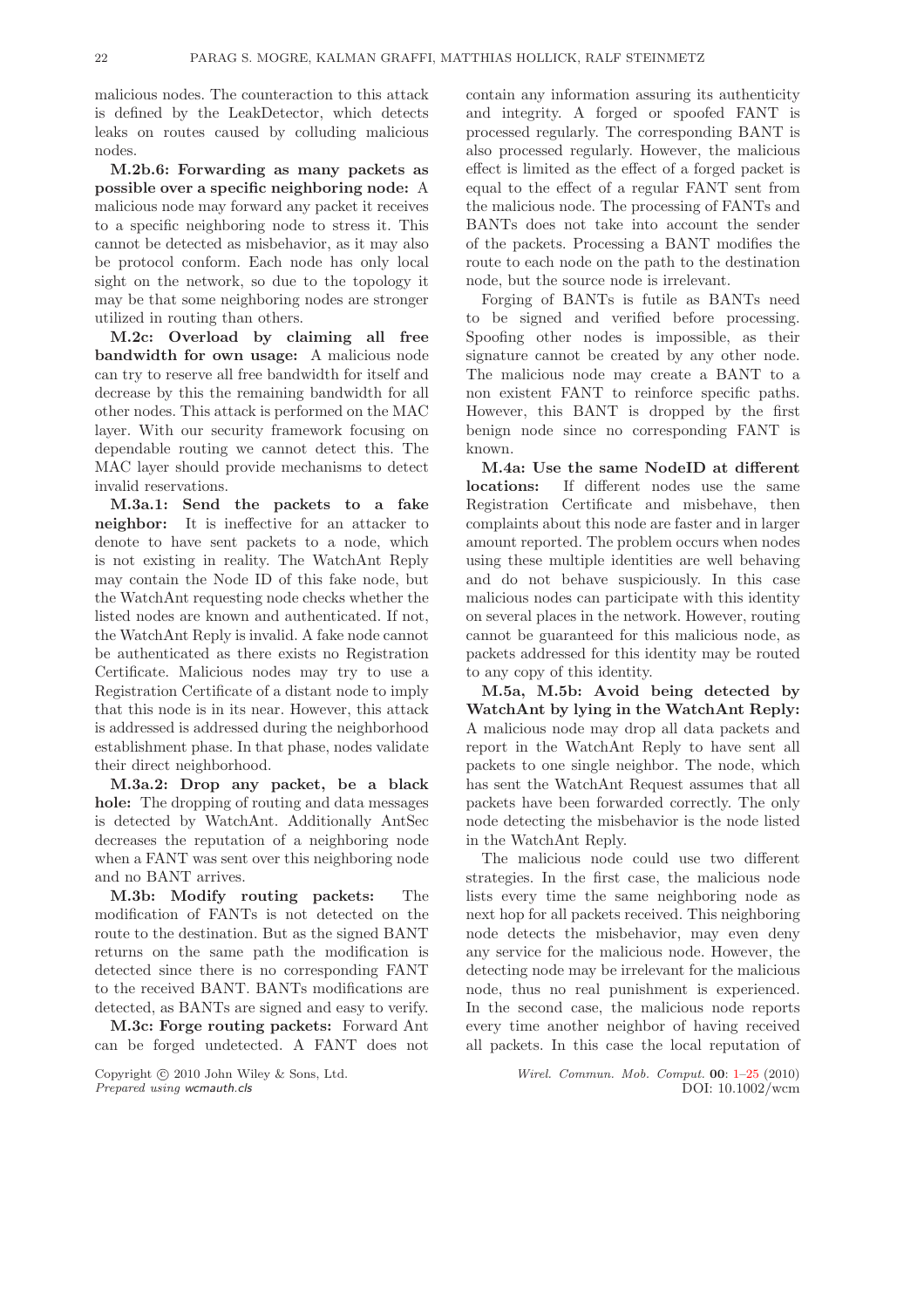the malicious node is decreased periodically in each neighbor by a little, but with recovery the negative effect may be reduced to none. In both cases WatchAnt can be optimized by modifying the parameters, e.g. query frequency, to be more sensitive on frequent false WatchAnt replies. Still using second hand reputations can improve the detection quality.

M.5c: Drop with a very low frequency: By dropping with a very low frequency a malicious node may try to drop packets to which no report is requested. Nevertheless, in order to avoid dropping packets in a requested window the frequency must be very low rate. As misbehavior is rated stronger than good behavior, the reputation recovery time has to be considered as well. Thus, the attack is not effective as avoiding detection requires a very low (irrelevant) drop rate. This case is investigated in the second experiment in Section 7.

M.6a: Effect that benign nodes suspect each other: The strongest punishment done by nodes in the network is to deny service to a neighboring node, which is suspected of being malicious. A malicious node may try to effect that benign nodes suspect each other of being malicious and mutually deny service. Very few actions can be done to lower the reputation of a third party node. The WatchAnt mechanism which has the greatest impact on the reputation of a node cannot be used to discredit a neighboring node from the perspective of another node. Any action that may discredit third party nodes, involves the degradation of the own reputation in a stronger scale.

M.6b: Broadcast false reputations: Broadcasting false reputation values can be used to worsen the reputation of neighboring nodes. Taking second hand reputations into account requires mechanisms to detect invalid second hand reputations coming from malicious nodes. Sonja Buchegger presents in [41] various strategies to cope with unverified second hand reputation values in routing scenarios.

M.7a: Report false information about passing traffic: Using LeakDetector requires the nodes to report the amount of traffic on the route they have received from the previous hop of the FANT. By reporting a false information malicious nodes may try to accuse the previous hop for packet dropping. The destination node does not detect this attack, the information is considered

as valid in the Leak Detector. The attack is detected on in the next step. The BANT is sent back by the destination node using the route on which the corresponding FANT came. As the BANT arrives at the node which was the previous hop for the FANT before the malicious node the invalid modification is detected. This falsely accused node assumes that up to its successor no modification has been detected as the BANT was not dropped. Therefore the accused node drops the invalid BANT and decreases the reputation of its successor: the malicious node.

M.7b: Dropping and forging of data packets by colluding malicious nodes: Sending of invalid or corrupted packets with spoofing of source addresses is a common problem. The main function of routing is provide dependable end to end communication. The content of the transferred packets is not of interest for the routing layer. WatchAnt detects forged and dropped data and routing packets in one hop range. LeakDetector detects dropped packets, i.e. leaking traffic, in end-to-end communication. However, both WatchAnt and LeakDetector do not detect fake traffic generated through colluding nodes which also drop real traffic. This case happens if for every packet dropped in a cloud of colluding malicious nodes a new packet is forged.

## 9. Conclusion

Guaranteeing security is a crucial requirement for WMNs, thus enabling the support for networks such as wireless community networks, meshed radio access networks or mesh networks for factory/process automation. Contemporary wireless technologies such as the IEEE 802.16 or the IEEE 802.11s standard lack in comprehensive security mechanisms supporting the establishment of mesh networks, however. We have proposed a security framework to address the security challenge in WMNs in a holistic manner. Our framework combines secure routing mechanisms with a reputation management scheme as well as mechanisms for local and global misbehavior detection. The combination of these building blocks enables to provide for secure, selforganizing WMNs. Amongst others, our solution it is able to operate under the challenging setting of per-link encryption deployed in WMNs.

As a proof-of-concept, we implemented and showcased one instantiation of our framework

Copyright  $\odot$  2010 John Wiley & Sons, Ltd. *Prepared using* wcmauth.cls

*Wirel. Commun. Mob. Comput.* 00: 1–25 (2010) DOI: 10.1002/wcm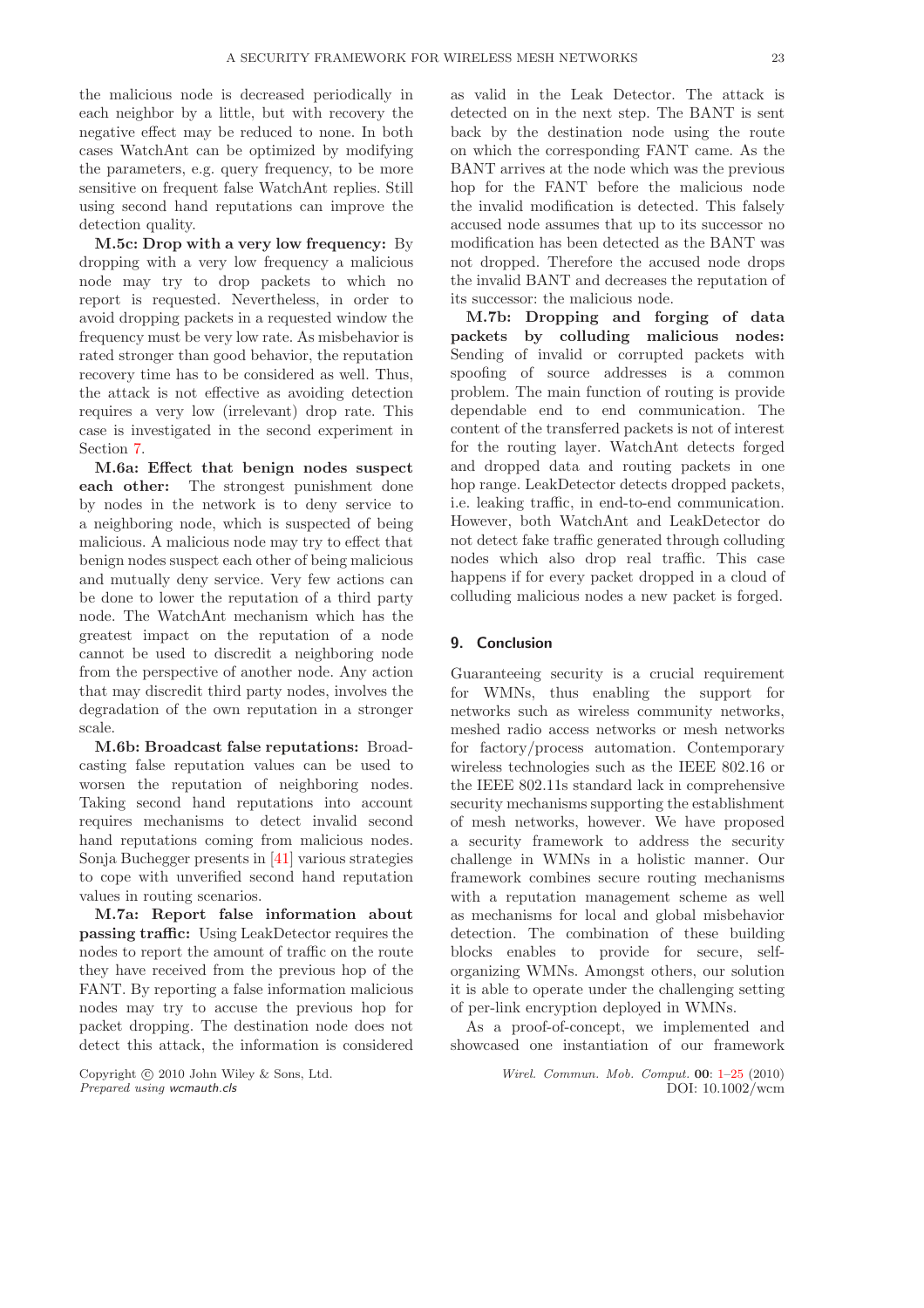for the case of an IEEE 802.16 MeSH network. By means of a simulation study we tested the individual components of our system and showed its feasibility. Our contribution does not mark the end of research in the field of WMN security, though, but rather the beginning, since it opens up new avenues of research for the challenging area of multihop wireless networks.

## Acknowledgements

We would like to thank the reviewers for their helpful feedback and comments which has led to improvements of the quality of the manuscript.

#### References

- 1. P. Mogre, K. Graffi, M. Hollick, and R. Steinmetz, "AntSec, WatchAnt and AntRep: Innovative Security Mechanisms for Wireless Mesh Networks," in *IEEE LCN 07: Local Computer Networks 2007*, 2007.
- 2. K. Graffi, P. Mogre, M. Hollick, and R. Steinmetz, "Detection of Colluding Misbehaving Nodes in Mobile Ad Hoc and Mesh Networks," in *IEEE GLOBECOM '07*, 2007.
- 3. I. Akyildiz, X. Wang, and W. Wang, "Wireless Mesh Networks: A Survey," *Comput. Netw.*, vol. 47, no. 2, pp. 445–487, 2005.
- 4. P. Mogre, M. Hollick, and R. Steinmetz, "The IEEE 802.16-2004 MESH Mode Explained," Multimedia Communications Lab, Technische Universität Darmstadt, Tech. Rep. KOM-TR-2006-08, Dec 2006.
- 5. I. IEEE Computer Society, "802.16 Standard for Local and Metropolitan Area Networks, Part 16: Air Interface for Fixed Broadband Wireless Access Systems," 1 Oct. 2004.
- 6. S. Marti, T. Giuli, K. Lai, and M. Baker, "Mitigating Routing Misbehavior in Mobile Ad Hoc Networks," in *Sixth Annual International Conference on Mobile Computing and Networking*, 2000, pp. 255–265.
- 7. D. Johnson and D. Maltz, "Dynamic Source Routing in Ad Hoc Wireless Networks," in Mobile Computing (ed. T. Imielinski and H. Korth), Kluwer Academic Publishers, Dordrecht, The Netherlands., 1996.
- 8. N. W. G. Internet Engineering Task Force, "RFC 3561 Ad Hoc On-Demand Distance Vector (AODV) Routing," http://www.ietf.org/rfc/rfc3561.txt, 2003.
- 9. D. Djenouri, L. Khelladi, and A. N. Badache, "A survey of security issues in mobile ad hoc and sensor networks," *Communications Surveys & Tutorials, IEEE*, vol. 7, no. 4, pp. 2–28, 2005.
- 10. M. S. Siddiqui and C. S. v, "Security issues in wireless mesh networks," *Multimedia and Ubiquitous Engineering, International Conference on*, vol. 0, pp. 717–722, 2007.
- 11. F. Kargl and A. Geiss, "Secure Dynamic Source Routing," *Hawaiian International Conference on System Sciences 38, Hawaii, USA*, Jan. 2005.
- 12. Y. Hu, A. Perrig, and D. Johnson, "Ariadne: a Secure On-Demand Routing Protocol for Ad Hoc Networks, in *8th ACM International Conference on Mobile Computing and Networking*, Sep. 2002.

Copyright  $\odot$  2010 John Wiley & Sons, Ltd. *Prepared using* wcmauth.cls

- 13. K. Sanzgiri, B. Dahill, B. Levine, and E. Belding-Royer, "A Secure Routing Protocol for Ad Hoc<br>Networks." International Conference on Network Networks," *International Conference on Network Protocols (ICNP), Paris, France*, Nov. 2002.
- 14. M. G. Zapata, "Secure Ad hoc On-Demand Distance Vector Routing," *ACM Mobile Computing and Communications Review (MC2R)*, no. 3, pp. 106–107, 6 Jul. 2002.
- 15. A. Perrig, R. Canetti, D. Tygar, and D. Song, "The TESLA Broadcast Authentication Protocol," in *Cryptobytes*, vol. 5, no. 2. RSA Laboratories, 2002, pp. 2–13.
- 16. Y. Hu, A. Perrig, and D. Johnson, "Packet Leashes: A Defense against Wormhole Attacks in Wireless Ad Hoc Networks," Department of Computer Science, Rice University, Tech. Rep., Dec. 2001.
- 17. P. Papadimitratos and Z. Haas, "Secure Routing for Mobile Ad Hoc Networks," *SCS Communication Networks and Distributed Systems Modeling and Simulation Conference*, 27 Jan. 2002.
- 18. Y. Hu, D. Johnson, and A. Perrig, "SEAD: Secure Efficient Distance Vector Routing for Mobile Wireless Ad Hoc Networks," in *4th IEEE Workshop on Mobile Computing Systems and Applications (WMCSA 2002), IEEE, Calicoon, NY*, Jun. 2002.
- 19. L. Buttyan and J.-P. Hubaux, "Enforcing Service Availability in Mobile Ad Hoc WANs," in *Proceedings of the First IEEE/ACM Workshop on Mobile Ad Hoc Networking and Computing (MobiHOC)*, 2000.
- 20. S. Zhong, Y. Yang, and J. Chen, "Sprite: A Simple, Cheat-proof, Credit-based System for Mobile Ad Hoc Networks," 2002.
- 21. F. Kargl, S. Schlott, A. Klenk, A. Geiss, and M. Weber, "Advanced Detection of Selfish or Malicious Nodes in Ad Hoc Networks," Proceedings of 1st European Workshop on Security in Ad-Hoc and Sensor Networks (ESAS 2004), Springer Lecture Notes in Computer Science, Heidelberg, September 2004.
- 22. D. Djenouri and N. Badache, "Cross-Layer Approach to Detect Data Packet Droppers in Mobile Ad-Hoc Networks," in *Proc. of Int. Workshop on Self-Organizing Systems '06*, ser. Lecture Notes in Computer Science, H. de Meer and J. P. G. Sterbenz, Eds., vol. 4124. Springer, 2006, pp. 163–176.
- 23. S. Buchegger and J.-Y. L. Boudec, "Nodes Bearing Grudges: Towards Routing Security, Fairness, and Robustness in Mobile Ad Hoc Networks," in *Proceedings of the Tenth Euromicro Workshop on Parallel, Distributed and Network-based Processing*. Canary Islands, Spain: IEEE Computer Society, January 2002, pp. 403 – 410.
- 24. S. Buchegger and J. L. Boudec, "Nodes Bearing Grudges: Towards Routing Security, Fairness, and Robustness in Mobile Ad Hoc Networks." in *Tenth Euromicro Workshop on Parallel, Distributed and Network-based Processing*, IEEE Computer Society, Ed., Jan. 2002, pp. 403 – 410.
- 25. S. Buchegger and J.-Y. L. Boudec, "Performance Analysis of the CONFIDANT Protocol: Cooperation of Nodes - Fairness in Dynamic Ad Hoc Networks," in *Proceedings of IEEE/ACM Symposium on Mobile Ad Hoc Networking and Computing (MobiHOC)*. Lausanne, CH: IEEE, June 2002.
- 26. S. Bansal and M. Baker, "Observation-based Cooperation Enforcement in Ad Hoc Networks," Stanford University, Tech. Rep., 2003.
- 27. P. Michiardi and R. Molva, "Core: A COllaborative REputation mechanism to enforce node cooperation in Mobile Ad Hoc Networks," EurecomResearch, Tech.